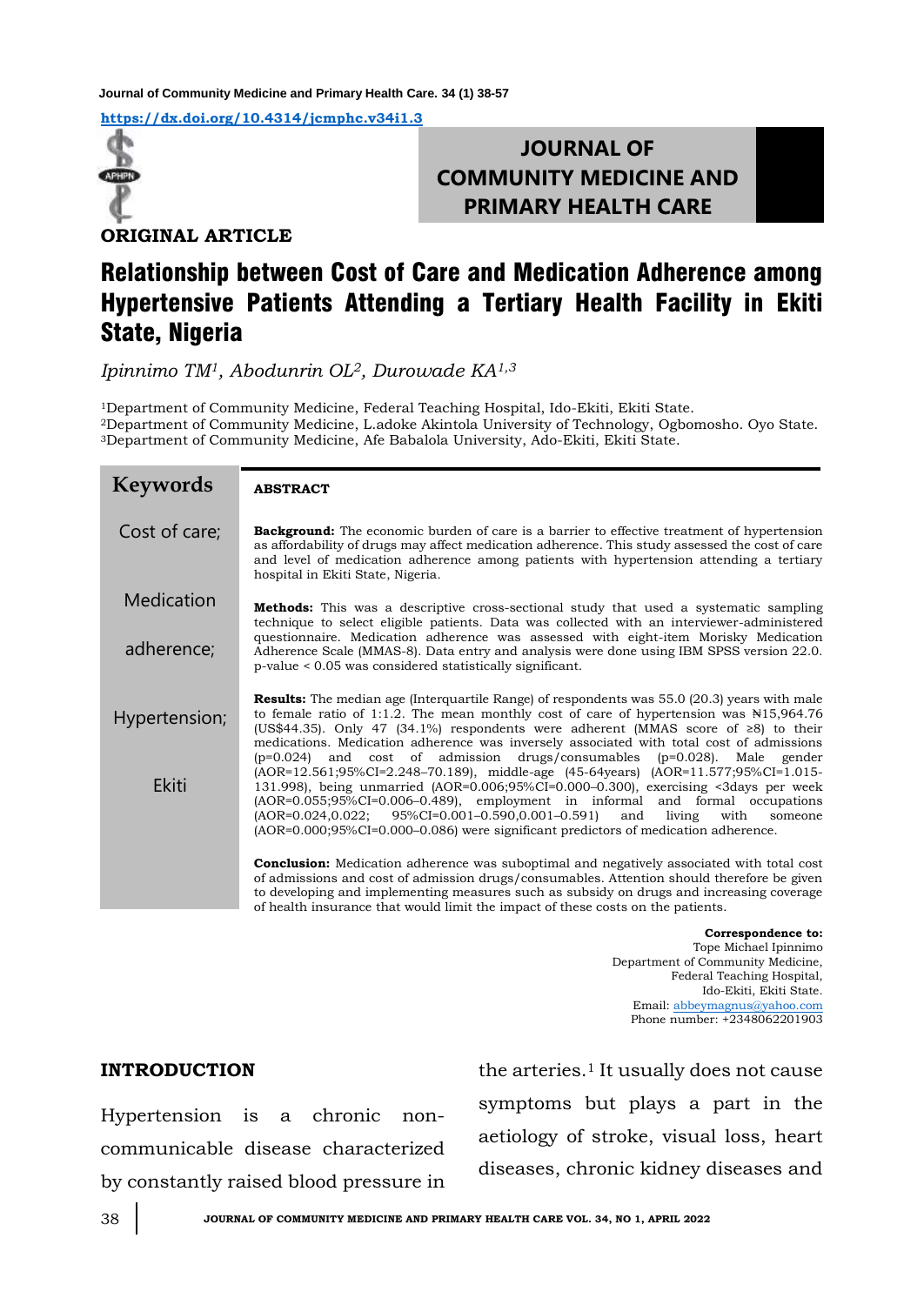other vascular complications.2,3 It is the leading cause of preventable death worldwide<sup>3</sup> and one of the noncommunicable diseases that have replaced infectious diseases as the dominant public health problems.<sup>4</sup> It can be controlled with lifestyle modification and by taking medications. Once the diagnosis of hypertension is made, the treatment is lifelong with relatively expensive antihypertensive medications.<sup>5</sup> How-ever, the financial burden imposed by medications has been a barrier to effective treatment of the disease and affordability of drugs is very important as it may affect medication adherence.5,6

A study conducted in Ibadan, Nigeria, found that the cost of treating hypertension was significant, requiring 10% or more of the patients' income in half of the participants.<sup>7</sup> A mean monthly cost of  $\frac{12045}{5}$ (US\$10.2) and ₦8434 (US\$42) for drugs and laboratory investigations, respectively was found in Lagos, Nigeria.<sup>5</sup> The costs of drugs and investigations are a burden as they accounted for over 88% of the cost of care.<sup>8</sup> This burden is also seen in high income countries. In the United States, the annual national spending

on hypertension increased significantly from US\$58.7 billion (in 2000– 2001) to US\$109.1 billion (in 2012– 2013) (average annual percent change  $=8.3\%$ , p=0.015), mainly because of the increase in the prevalence and the number of patients that were treated.<sup>9</sup> Apart from this healthcare cost from long term therapy, loss of income from disability would also contribute to this burden.

Many patients with hypertension are placed on antihypertensive medications, however literature revealed that many patients taking these drugs do not meet the requirement for controlled blood pressure within the defined target.<sup>10</sup> The main hindrance to attaining this defined blood pressure target is low medication adherence.<sup>3</sup> Poor adherence to medication for hypertension and other chronic diseases is a global issue and this was highlighted as a huge problem by the World Health Organization (WHO) in 2003.<sup>11</sup> About half of patients with hypertension tend to stop their medication during the first year of treatment.<sup>12</sup> In Nigeria, 1% to 35.1% of hypertensive patients reported high adherence to medications.13–<sup>16</sup> In Saudi Arabia and Iran, more than half (54%) of these patients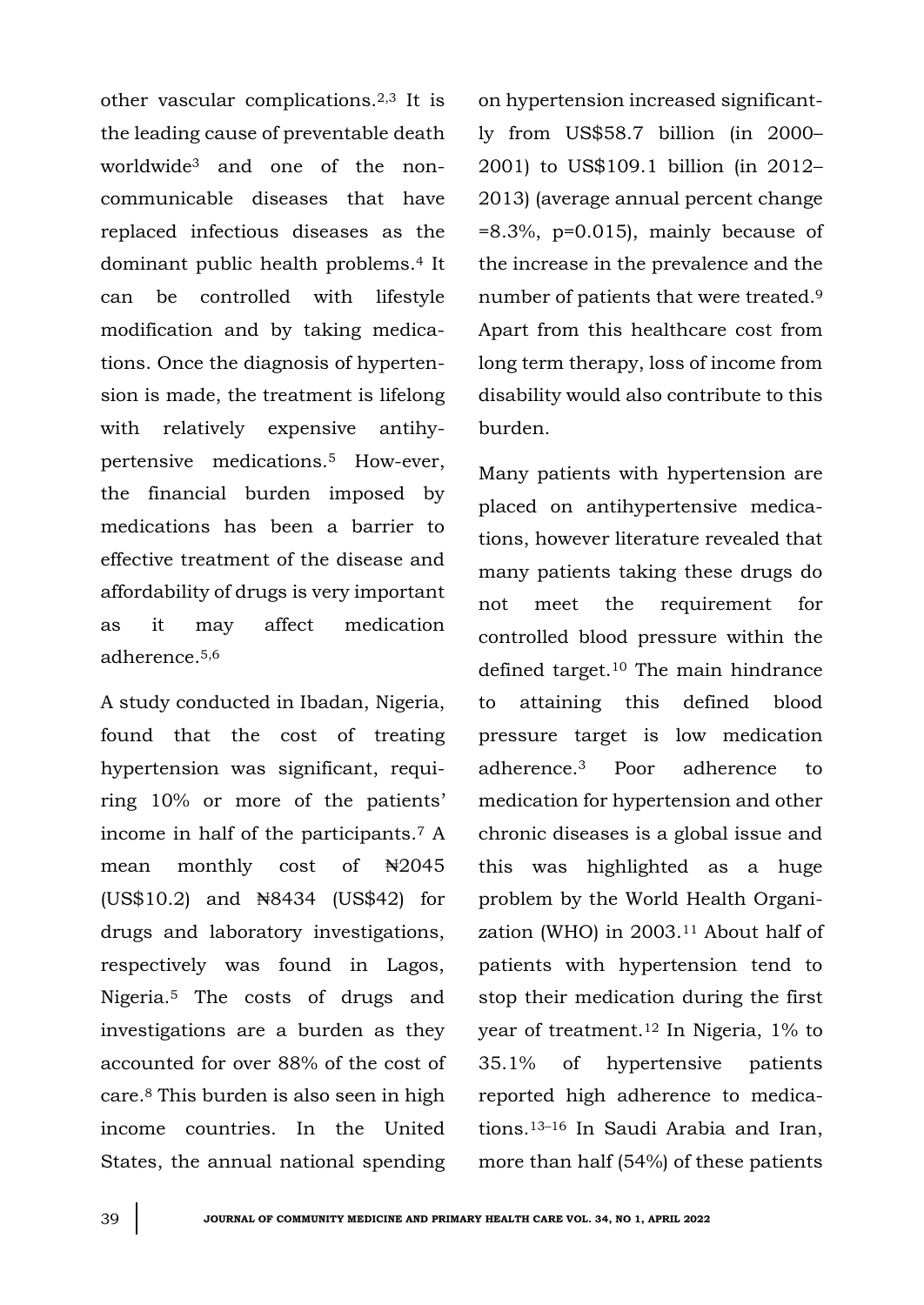were non-adherent to their medications10,17 while 38.9% were adherent in Pakistan geriatrics.<sup>18</sup> In the United States, the prevalence of high adherence was 30.1%<sup>19</sup> Although awareness of adherence has increased in recent years, there is still a long way to go.<sup>6</sup>

Previous studies have shown that older age, retirement/unemployment, duration of hypertension (>10 years), a lower number of prescribed drugs were significant determinants of better adherence.19,20 Also, the adherence of patients from western countries (Europe, United States) were significantly higher than in patients from other parts of the world.<sup>20</sup> Literature search showed limited studies on the relationship between cost of care and medication adherence especially among patients with hypertension. Most previous studies were in isolation focusing on cost of care only or medication adherence only.3,5,7,13,14 This study will however assess the association between these two variables.

Poor medication adherence affects both clinical and financial outcome of the health system.<sup>21</sup> The causes of poor medication adherence, which may include the cost of care, too many medications, forgetfulness, fear and mistrust are multifactorial and these need to be understood before interventions can be planned.<sup>22</sup> Moreover, studies on medication adherence will provide more proof on these factors, as well as strategies to improve them.<sup>21</sup> With an understandding of these factors, proper intervention could be designed to improve the adherence of patients to their medications. This study, therefore, aimed to assess the cost of care, level of medication adherence and the association between them among patients with hypertension attending a tertiary health facility in Ekiti State, Nigeria. It is hoped that the findings of this research will help to enrich the literature and provide vital information on the relationship between cost of care and medication adherence among patients with hypertension in Ekiti State.

## **METHODOLOGY**

This was a descriptive cross-sectional study carried out from mid-January to February 2020 in a tertiary hospital in Ekiti State, Nigeria. This tertiary hospital serves as a referral center for all other health facilities within the state and its environs. Hypertensive patients are treated and followed-up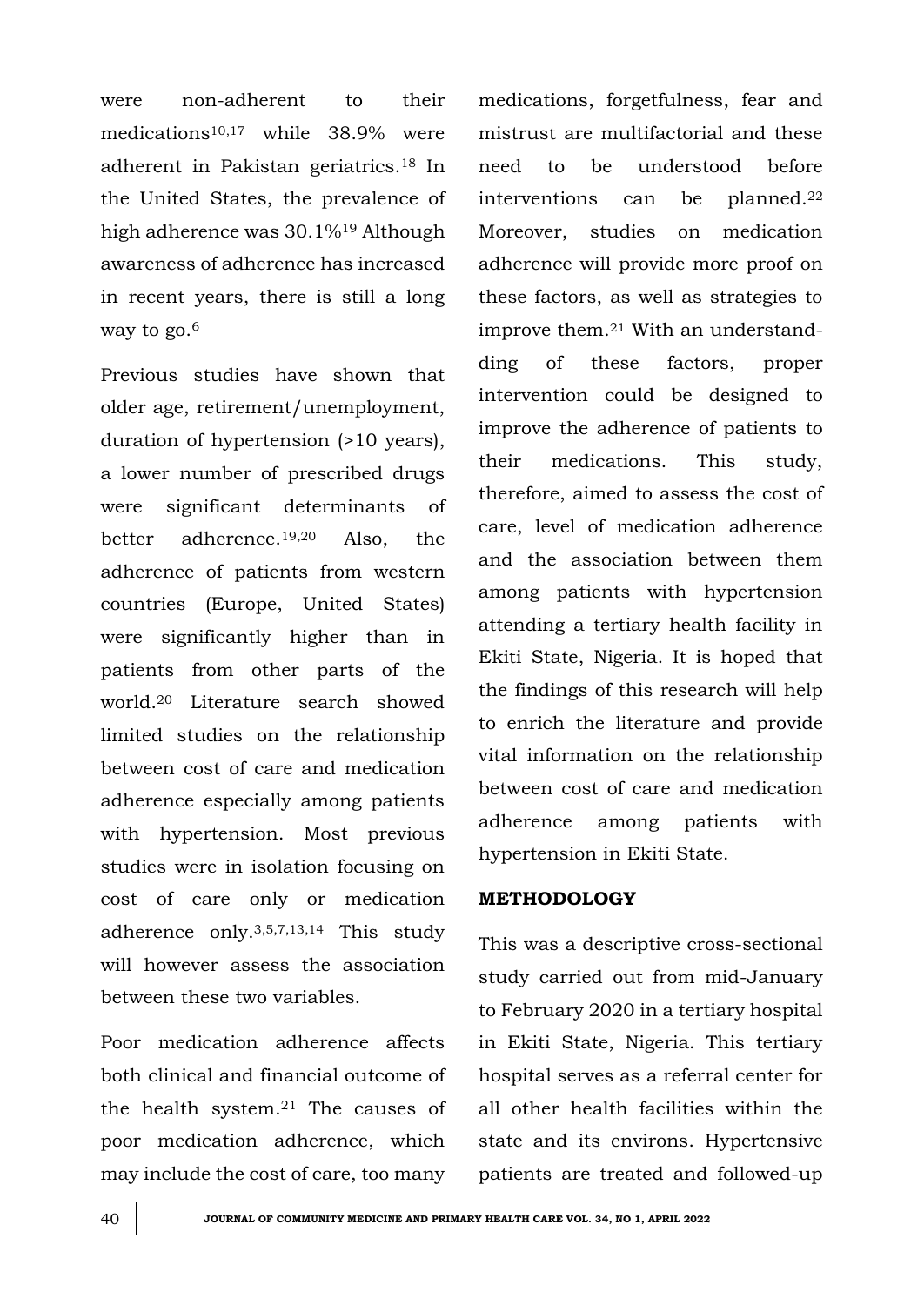at the specialist cardiology clinic of the hospital which runs twice a week. An average of 40 patients is seen on each clinic day. The study population were patients with hypertension accessing care in the hospital. The study included adult hypertensive patients who have been on medication for at least 3 months. This length of time would enable them to have experienced significant costs associated with treating their condition.<sup>23</sup> The study excluded hypertensive patients that were pregnant and too ill to respond.

The minimum sample size for this study was determined using Fisher's formula.<sup>24</sup> A 95% confidence interval, 5% degree of accuracy and 10% nonresponse was assumed. Hypertension prevalence of 9.2% from a previous study<sup>25</sup> was used and a sample size of 142 was arrived at, which was then rounded up to 150. Systematic random sampling technique was used to select eligible patients attending the specialist cardiology clinic. The average number of hypertensive patients typically seen in a month was obtained from the clinic records. This average monthly clinic attendance was used as the sampling frame. This sampling frame was divided by 150 to obtain the sampling interval (nth) which was used to select patients on every visit to the clinic. On each clinic day, the patients were given serial numbers according to their arrival to the clinic, the first patient was then selected by balloting, after which the subsequent patients were selected by adding the sampling interval.

Selected eligible patients were interviewed after their clinic consultation. A pre-tested interviewer-administered questionnaire was used to collect information from the patients. The content of the questionnaire was adapted from the study by Pavel et al,<sup>26</sup> World Bank Living Standard Measurement Survey (LSMS),27,28 and eight-item Morisky Medication Adherence Scale (MMAS-8).<sup>29</sup> The LSMS is a World Bank study that measures welfare and other key socioeconomic indicators. Questions on socio-demographic and economic characteristics of respondents were adapted from this survey. Occupations of the respondents were grouped into three namely: Formal, informal and unemployed. Farmers, traders and artisans were grouped as informal occupation while civil servants, professionals, bankers and other similar workers were grouped as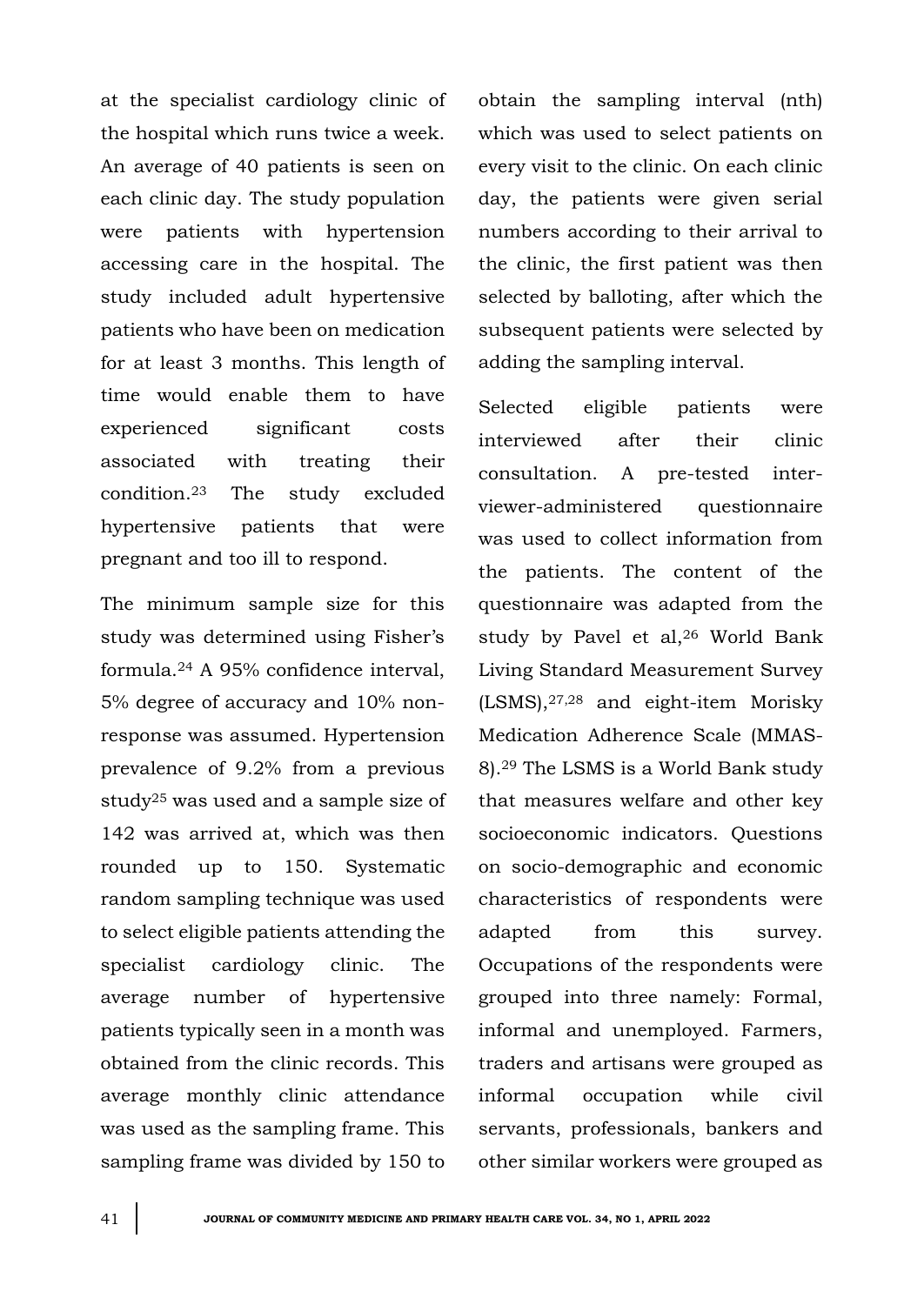formal occupation. The MMAS-8 is an 8-item self-reported adherence questionnaire with seven yes/no questions (with no coded as 1, indicating higher adherence), and one 5-point Likert scale question (normalized to range between 0 and 1, with higher values indicating higher adherence). The overall score for medication adherence was initially calculated for each participant and then grouped into the following two categories: those with MMAS-8 scores of ≥8 were considered to be "adherent" while those with scores of <8 were considered to be "non-adherent".

Respondents were asked questions on the frequency of their engagement in exercise/physical activities lasting at least 30minutes which is associated with sweating; the frequency, volume and types of alcohol consumed, and if they smoke tobacco. The volume and type of alcohol consumed was converted to grams (for example 600ml of  $5\%$  beer =  $30g$  and then subsequently converted to units (using  $8g = 1$ unit).<sup>30</sup> The weight and height of the respondents were measured and these were used to estimate their body mass index (BMI) by dividing weight in kilograms by the square of the height in metres

(kg/m2). Obesity, overweight, normal and underweight were classified as BMI  $\geq 30.0 \text{kg/m}^2$ , 25.0-29.90kg/m<sup>2</sup>, 18.5-24.90 $kg/m^2$  and <18.50 $kg/m^2$ respectively.4 Each respondent was also asked their blood pressure (BP) reading during the visit which was then confirmed from case notes of patients. This was subsequently categorized into hypotension (<90/ 60mmHg), normal (90-139/60-89mm Hg), stage 1 hypertension (140- 159/90-100mmHg) and stage 2 hypertension (≥160/100mmHg). Data on direct medical and non-medical costs, details of socio-demographic characteristics and other clinical characteristics were also collected. Data on costs were confirmed from payment receipts.

Data were entered and analyzed using IBM SPSS Statistics for Window, Version 22.0 (IBM Corp., Armonk, N.Y., USA). Descriptive statistics was used to summarize the data. Mean/standard deviation was used for cost of care, and median/ interquartile range was used for age of respondents while percentages and frequency were used to summarize medication adherence, clinical and categorical socio-demographic characteristics. Chi-square test was used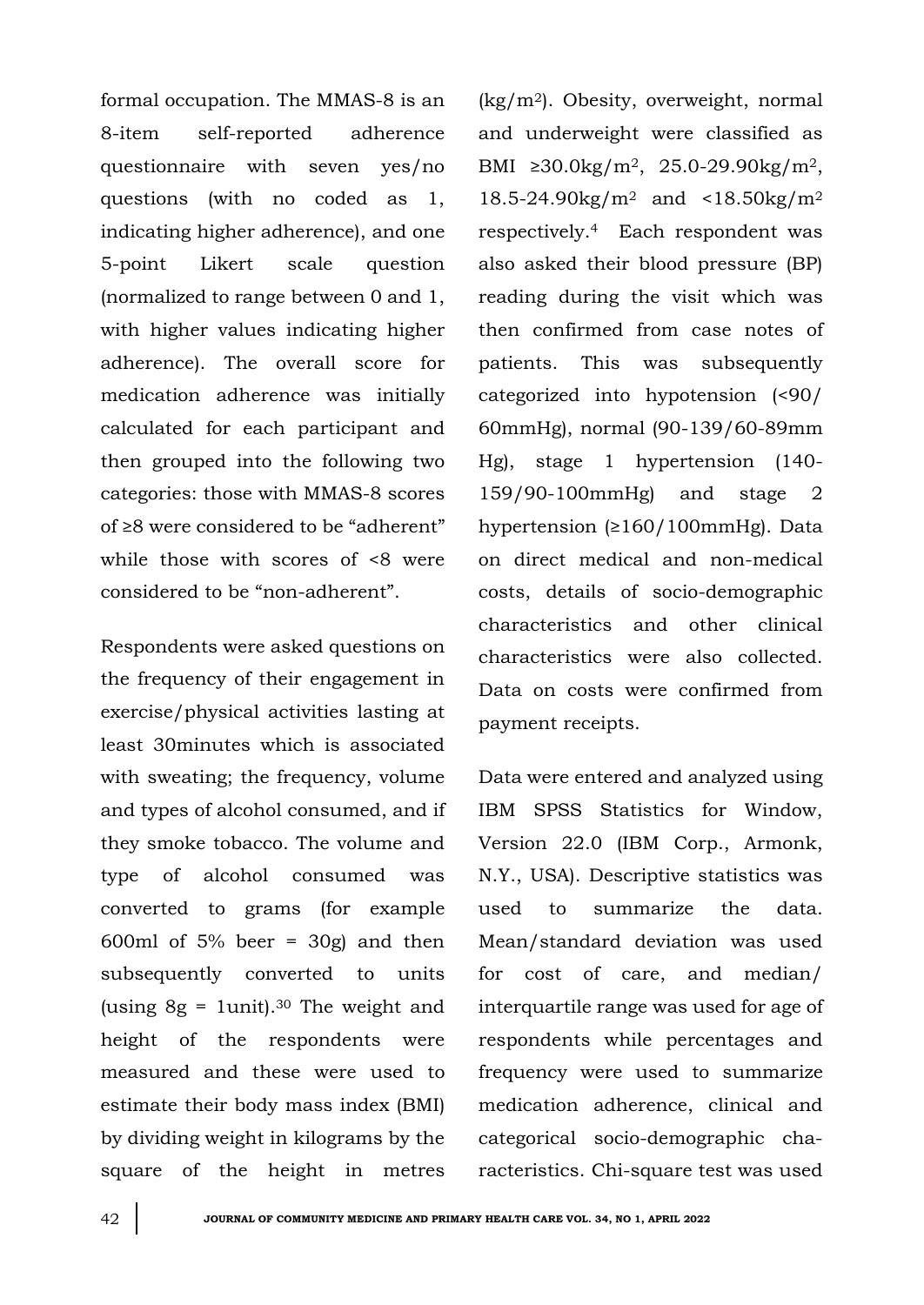to determine statistical significance of observed differences in cross tabulated variables. Pearson correlation was used to assess the relationship between medication adherence score that was initially calculated for each participant, and the cost of care. Multivariate logistic regression analysis was used to test the significance between the level of medication adherence as a dependent variable and socio-demographic, clinical characteristics and cost of care as independent variables. Level of significance was predetermined at a pvalue of less than 0.05.

Ethical approval (Protocol Number: ERC/2019/11/05/300) for this study was obtained from the Human Research and Ethics Review Committee of Federal Teaching Hospital, Ido-Ekiti, Ekiti State, Nigeria. Permission from the consultant-in-charge of the clinic was also obtained before the study was carried out. Written consent was obtained from all respondents. Anonymous questionnaires were used and the data were kept in a secure place thereafter.

#### **RESULTS**

A total of 150 questionnaires were administered, out of which only 138 were retrieved and filled appropriately giving a response rate of 92%. The median age (Interquartile Range) of respondents was 55.0 (20.3) years. There were more females 75 (54.3%) than males 63 (45.7%) with male to female ratio of 1:1.2. A large proportion of the respondents were married 98 (71.0%) and living with someone 118 (85.5%). About twothirds of the respondents had at least secondary education, out of which 44 (31.9%) had tertiary education and 43 (31.2%) had secondary education. More participants were employed in the formal occupation 56 (40.6%) with a mean monthly income of ₦52,644.93 ± 44,906.03 (US\$146.24 ± 124.74). (Table 1)

More than two-thirds of the respondents 110 (73.2%) were diagnosed <10 years ago and used between 1 to 4 medications per day 100 (72.5%). Majority 128 (92.8%) drink <14 units of alcohol per week while only one patient (0.7%) smoked a cigarette. About three-quarters 106 (76.8%) consumed <4 servings of fruits and vegetables in a day. More than half 79 (57.2%) of the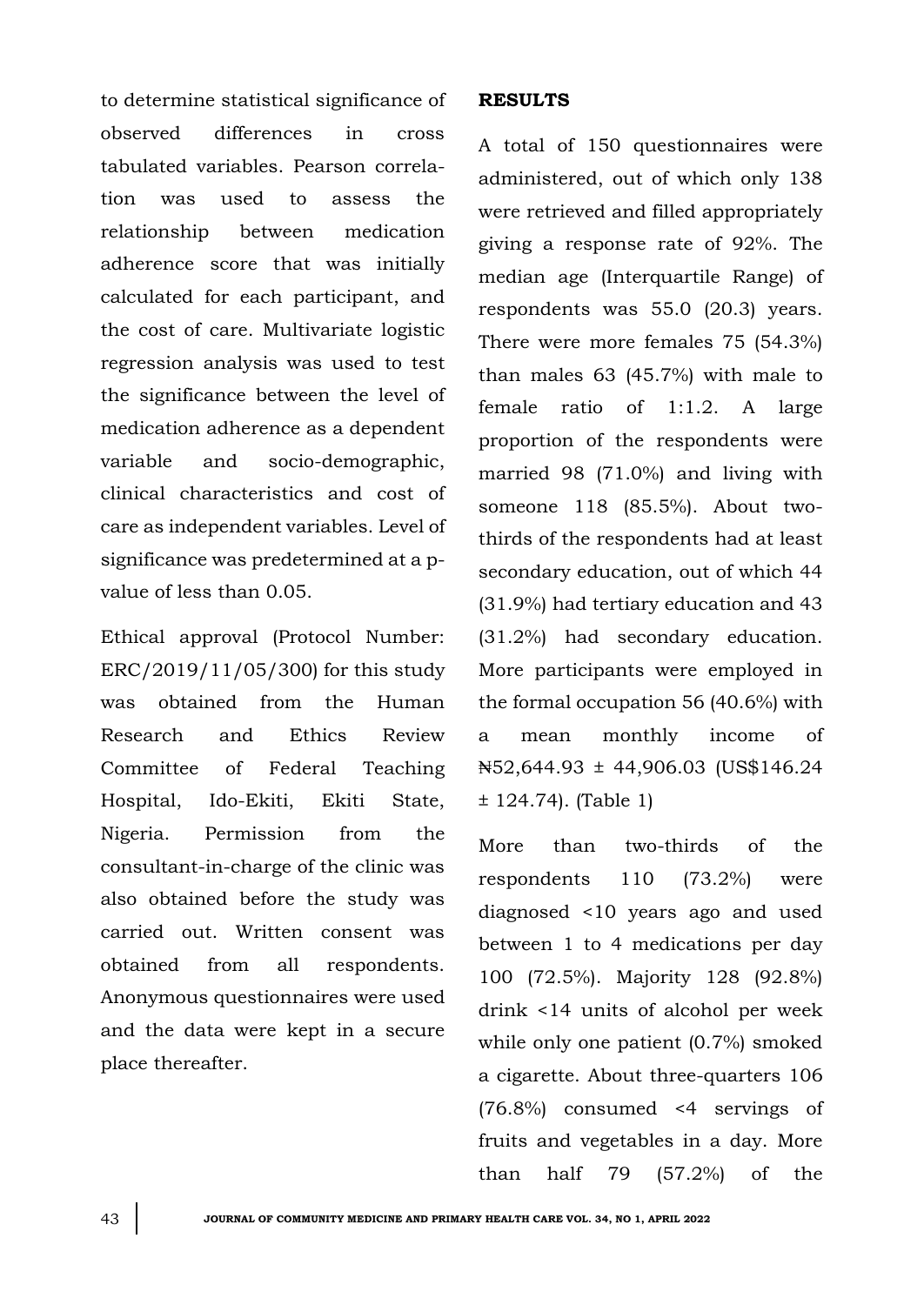respondents exercised ≥3 days per week, had normal BMI 71 (51.5%), with normal BP readings 72 (52.2%), and rated their involvement in religious and spiritual activities moderately 70 (50.7%). (Table 2)

The mean monthly cost of care of hypertension in this study was ₦15,964.76 (US\$44.35). This was 30.3% [₦15,964.76 / ₦52,644.93 \*100%] of the mean monthly income of the respondents. The mean cost of drugs / consumables [₦8,323.98 (US\$23.12)] accounted for more than half (52.1%) of the cost of care. Other contributors included: cost of investigations [₦3,458.70 (US\$9.61)], transportation [₦1,384.78 (US\$3.85)], bed / accommodation [₦1,206.52 (US\$3.35)], food [₦1,057.97 (US\$2.94)], and registration/consultation [₦532.81 (US\$1.48)]. (Table 3)

Forty-seven (34.1%) of the respondents were adherent while 91 (65.9%) respondents were nonadherent. (Figure 1) Comparison of patient's characteristics with medication adherence revealed that the proportion of respondents who were adherent significantly reduced with a higher age group [≤44years (54.2%); 45-64 years (34.3%); ≥65 years  $(23.4\%)$ ] (p=0.035). The proportion of males who were adherent 33 (52.4%) were significantly higher than that of females 14 (18.7%) (p<0.001). This proportion is also higher among married 39 (39.8%) than unmarried 8 (20.0%) (p=0.026) and among those living alone 12 (60.0%) than those not living alone 35 (29.7%) (p=0.008). Additionally, occupation and tribe were significantly associated with medication adherence (p=0.037 and p=0.001, respectively) (Table 4)

Furthermore, the proportion of the respondents who were adherent was higher among those with duration of diagnosis <10 years 40 (39.6%) than those with duration of diagnosis  $\geq 10$ years 7 (18.9%) (p=0.023), respondents taking 1 to 4 medications 40  $(40.0\%)$  than those taking  $\geq 5$ medications 7  $(18.4\%)$  (p=0.017) and respondents exercising ≥3 days per week 34 (43.0%) than those exercising <3 days per week 13 (22.0%) (p=0.010). Lastly, BP classification and involvement in religious and spiritual activities were significantly associated with medication adherence  $(p=0.030$  and  $p=0.041$ , respectively). (Table 5) There was no significant relationship between medication adherence and total cost of care of hypertension (p=0.105). However, the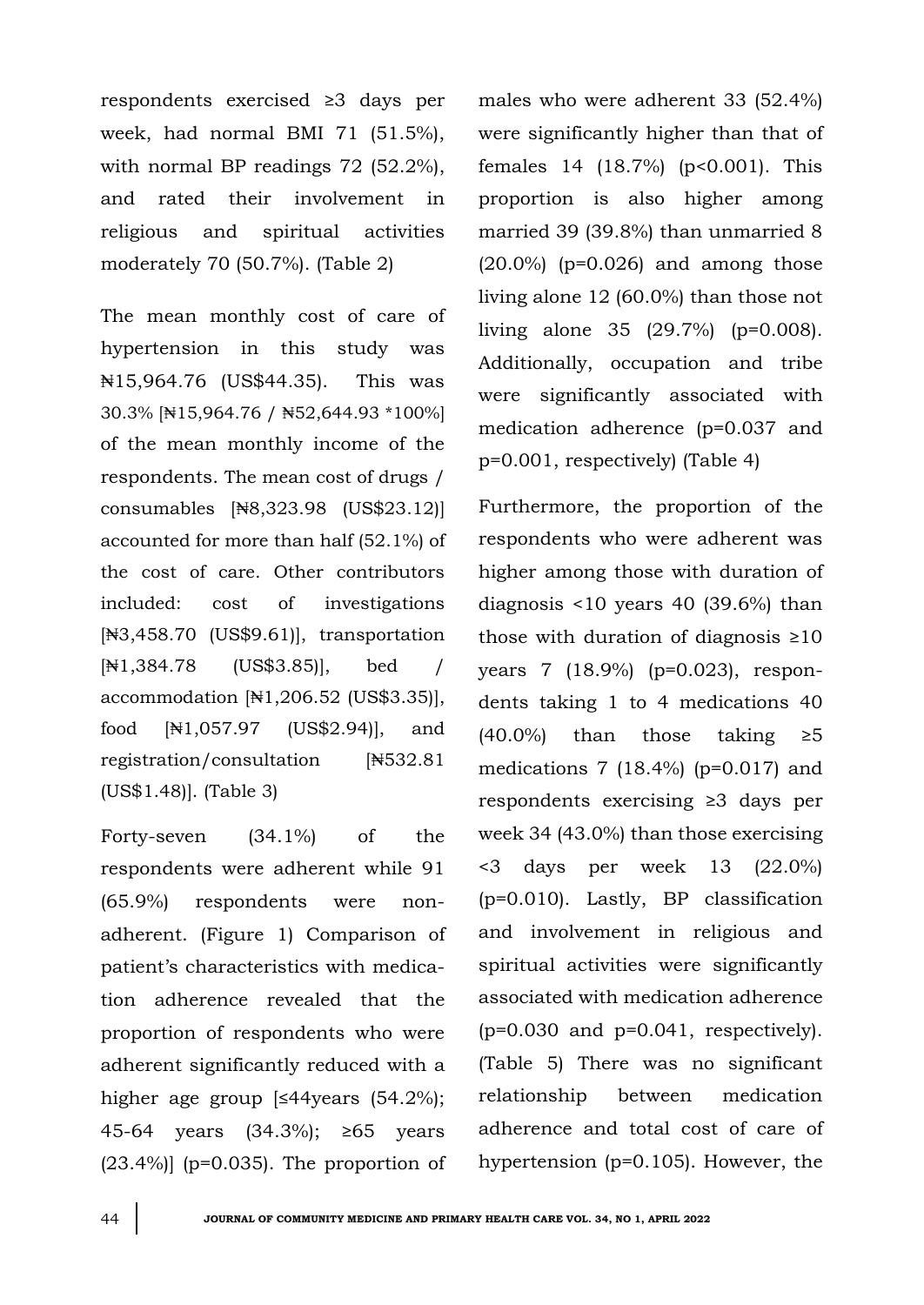total cost of admissions and the cost of admissions drugs/consumables were inversely related to medication adherence  $(r=-0.19, p=0.024$  and  $r=-$ 0.19, p=0.028, respectively). (Table 6)

Only six variables were statistically significant at multivariate level of analysis using binary logistic regression. Participants in their middle age (45-64years) were approximately 12 times more likely to adhere to their medication than elderly participants (≥65years) (AOR=11.577; 95% CI=1.015-131.998). Male respondents were about 13 times more likely to adhere to their medications than females (AOR=12.561; 95% CI=2.248– 70.189). Furthermore, unmarried respondents were about 99% less likely to adhere to their medications than married respondents (AOR= 0.006;  $95\%$  CI= 0.000 - 0.300). Similarly, respondents exercising < 3days per week than those who exercise  $\geq$  3 days per week (AOR=0.055; 95% CI=0.006–0.489), employed in informal occupations and in the formal occupations than those who are unemployed (AOR=0.024, 0.022; 95% CI=0.001–0.590, 0.001– 0.591) and respondents living with

someone than those living alone (AOR=0.000; 95% CI=0.000–0.086) are less likely to adhere to their medication. Other factors were not significant predictors of medication adherence in this study. (Table 7)

#### **DISCUSSION**

This study aimed at assessing the relationship between cost of care and medication adherence among patients with hypertension attending a tertiary health facility. It was found that the average monthly cost of care of hypertension was ₦15,964.76 (US\$44.35) representing 30.3% of the average monthly income of the respondents. This revealed that a significant proportion of the patients' income goes into the care of hypertension. This huge healthcare expenditure, especially among the low-income earners, could result in an inability to afford and consume other basic needs such as food and shelter. Although, this cost is lower than that of studies conducted within and outside the country9,23 it is however, higher than the cost of providing medical primary preventive interventions for cardiovascular diseases,31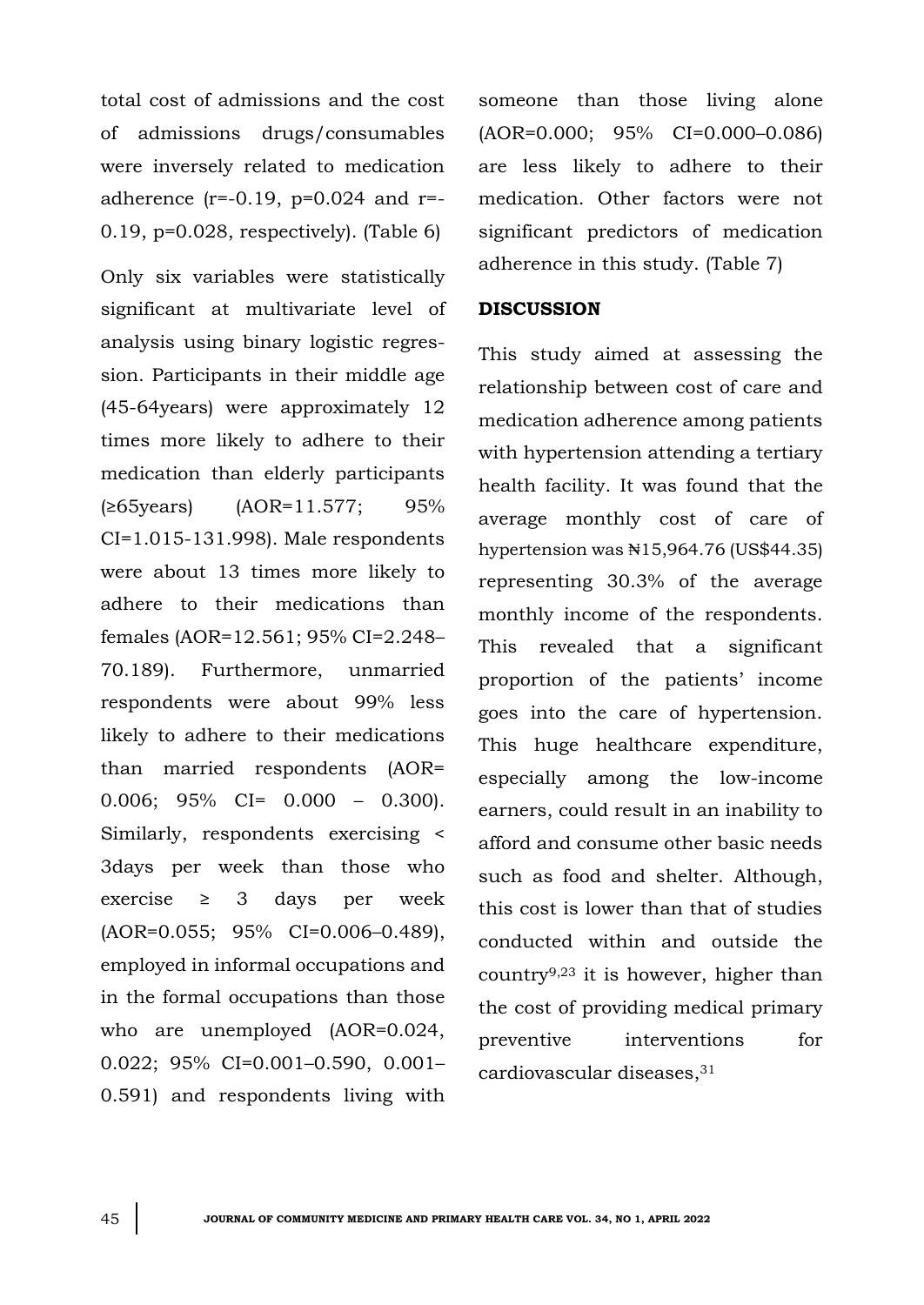| Table 1: Socio-demographic characteristics of respondents<br><b>Variable</b> | Frequency (n=138)         | Percent |  |
|------------------------------------------------------------------------------|---------------------------|---------|--|
| Age group (years)                                                            |                           |         |  |
| $\leq 44$                                                                    | 24                        | 17.4    |  |
| 45-64                                                                        | 67                        | 48.6    |  |
| $\geq 65$                                                                    | 47                        | 34.0    |  |
| Median (Interquartile Range)                                                 | 55.0(20.3)                |         |  |
| <b>Sex</b>                                                                   |                           |         |  |
| Male                                                                         | 63                        | 45.7    |  |
| Female                                                                       | 75                        | 54.3    |  |
| Level of education                                                           |                           |         |  |
| No formal                                                                    | 26                        | 18.8    |  |
| Primary                                                                      | 25                        | 18.1    |  |
| Secondary                                                                    | 43                        | 31.2    |  |
| Tertiary                                                                     | 44                        | 31.9    |  |
| <b>Marital status</b>                                                        |                           |         |  |
| Unmarried                                                                    | 40                        | 29.0    |  |
| Married                                                                      | 98                        | 71.0    |  |
| <b>Tribe</b>                                                                 |                           |         |  |
| Yoruba                                                                       | 109                       | 79.0    |  |
| Igbo                                                                         | 18                        | 13.0    |  |
| Hausa                                                                        | $\overline{4}$            | 2.9     |  |
| Others                                                                       | $\overline{7}$            | 5.1     |  |
| <b>Living arrangement</b>                                                    |                           |         |  |
| Living alone                                                                 | 20                        | 14.5    |  |
| Not Living alone                                                             | 118                       | 85.5    |  |
| Occupation                                                                   |                           |         |  |
| Formal                                                                       | 56                        | 40.6    |  |
| Informal                                                                     | 46                        | 33.3    |  |
| Unemployed                                                                   | 36                        | 26.1    |  |
| Monthly income (N)                                                           |                           |         |  |
| $20,000$                                                                     | 40                        | 29.0    |  |
| ≥20,000                                                                      | 98                        | 71.0    |  |
| $Mean \pm SD$                                                                | $52,644.93 \pm 44,906.03$ |         |  |

**Table 1: Socio-demographic characteristics of respondents**

which may further confirm that prevention is better and cheaper than cure. The cost of drugs / consumables was ₦8,323.98 (US\$23.12) accounting for 52% of the total cost of care. Cost of drugs for treating hypertension reported in a study conducted in Lagos State, Nigeria in 2016 estimated a lower average cost of antihypertensive medications of ₦2045 (US\$10.2).<sup>5</sup> This difference may be

partly due to the consumables which were combined with the cost of drug in this study. Inflation in the prices of goods may also play a role in the observed difference as the latter study was conducted three years ago. Another reason may be due to the conversion rate of the local currency (₦) to a dollar (US\$) which has sky rocketed by about a triple fold in the last three years before the study.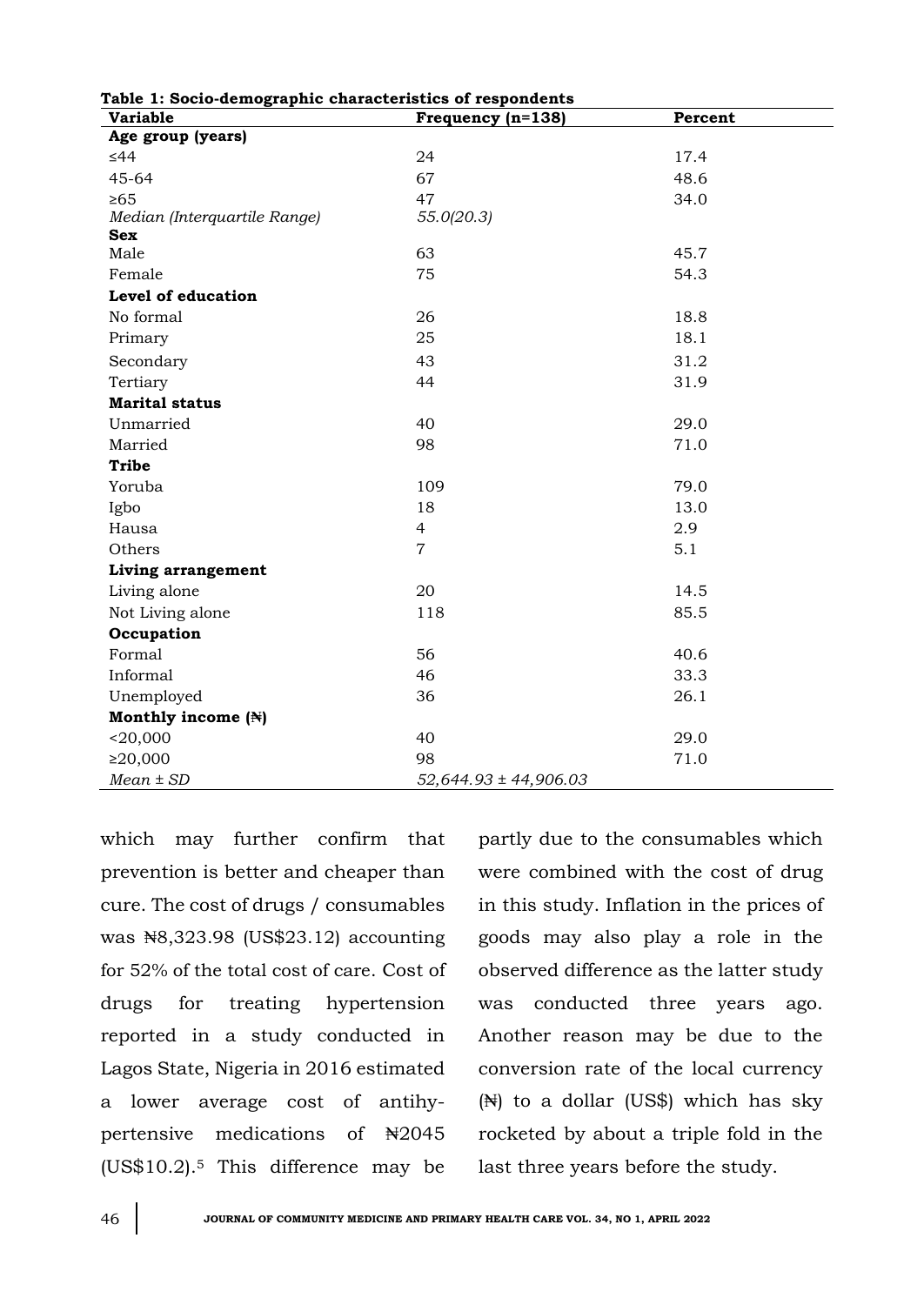| Table 2: Clinical and other characteristics of respondents<br><b>Variable</b> | Frequency (n=138) | Percent |  |
|-------------------------------------------------------------------------------|-------------------|---------|--|
| Duration of diagnosis (years)                                                 |                   |         |  |
| ~10                                                                           | 101               | 73.2    |  |
| $\geq 10$                                                                     | 37                | 26.8    |  |
| <b>Number of medications</b>                                                  |                   |         |  |
| $1 - 4$                                                                       | 100               | 72.5    |  |
| $\geq 5$                                                                      | 38                | 27.5    |  |
| Exercise (days per week)                                                      |                   |         |  |
| $<$ 3                                                                         | 59                | 42.8    |  |
| $\geq 3$                                                                      | 79                | 57.2    |  |
| Alcohol use (units per week)                                                  |                   |         |  |
| 14                                                                            | 128               | 92.8    |  |
| $\geq$ 14                                                                     | 10                | 7.2     |  |
| <b>Tobacco smoking</b>                                                        |                   |         |  |
| Not smoking                                                                   | 137               | 99.3    |  |
| Smoking                                                                       | $\mathbf{1}$      | 0.7     |  |
| Intake of fruits and vegetable (servings per                                  |                   |         |  |
| day)                                                                          |                   |         |  |
| <4                                                                            | 106               | 76.8    |  |
| $\geq 4$                                                                      | 32                | 23.2    |  |
| BMI $(kg/m2)$                                                                 |                   |         |  |
| Underweight                                                                   | 9                 | 6.5     |  |
| Normal                                                                        | 71                | 51.5    |  |
| Overweight                                                                    | 37                | 26.8    |  |
| Obesity                                                                       | 21                | 15.2    |  |
| <b>BP</b> classification                                                      |                   |         |  |
| Hypotension                                                                   | $\overline{4}$    | 2.9     |  |
| Normal                                                                        | 72                | 52.2    |  |
| Stage 1 hypertension                                                          | 49                | 35.5    |  |
| Stage 2 hypertension                                                          | 13                | 9.4     |  |
| Religiosity and spirituality                                                  |                   |         |  |
| Not at all                                                                    | $\overline{2}$    | 1.4     |  |
| Slightly                                                                      | 10                | 7.3     |  |
| Moderately                                                                    | 70                | 50.7    |  |
| Completely                                                                    | 56                | 40.6    |  |

This study assessed the level of

medication adherence of participants and it was found that a third of them were adherent while most were nonadherent to their medications. The rate of medication adherence found in this study was consistent with the findings recorded in Pakistan and United States.18,19

It is also similar to what was found in a study in Ibadan, Nigeria which found an adherent rate of 35.1%  $(MMAS-8$  scores=8).<sup>15</sup> In contrary to these findings, higher medication adherence rates were reported in a study conducted in Ethiopia (75.1%) and a systemic review by Uchmanowicz *et al* with a pooled adherence rate of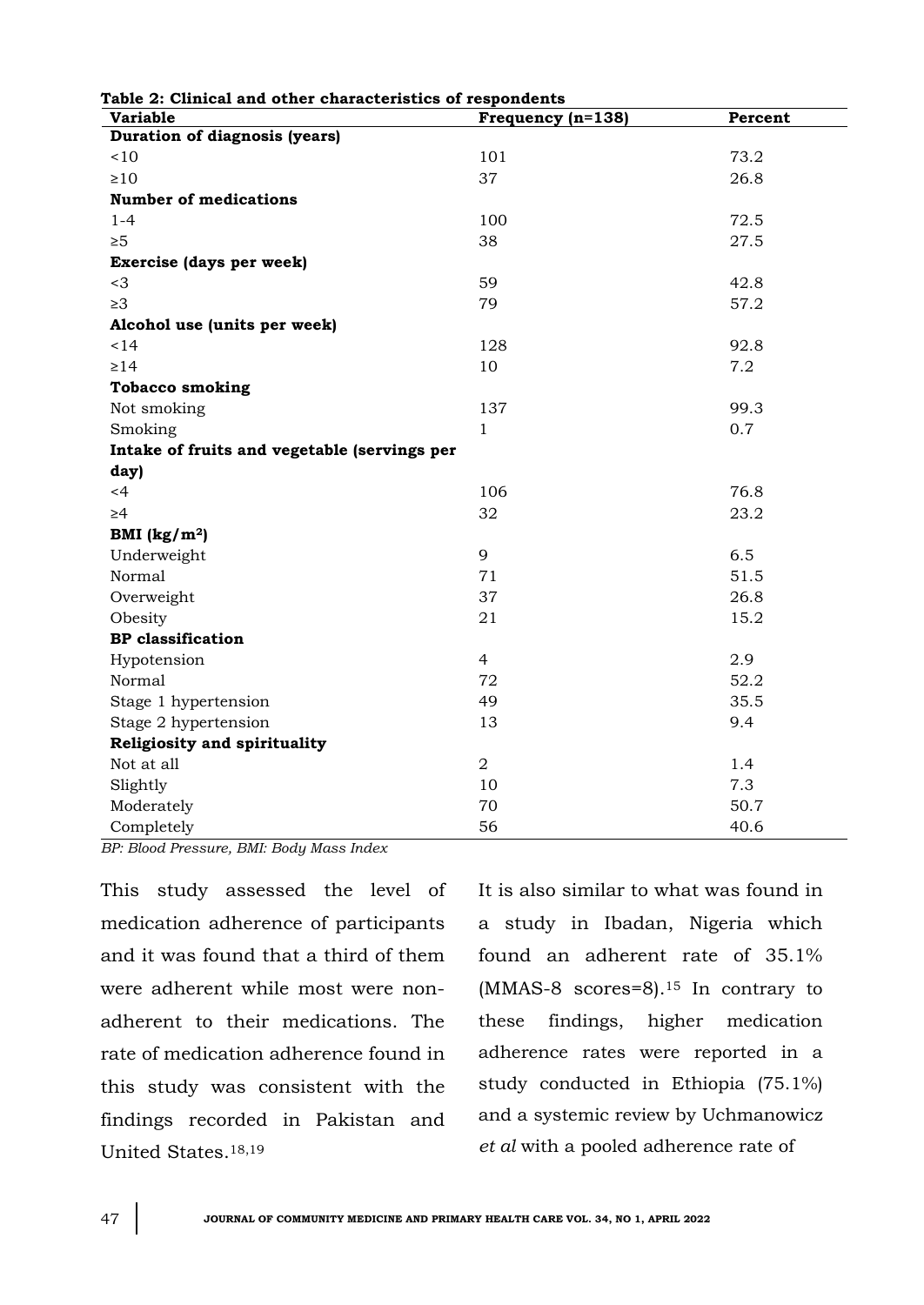| <b>Variable</b>                       | Mean $(\mathbb{N})$ | SD(H)     | <b>Proportion of Total</b> |  |  |
|---------------------------------------|---------------------|-----------|----------------------------|--|--|
|                                       |                     |           | Cost (%)                   |  |  |
| <b>Cost of Clinics Attendance</b>     |                     |           |                            |  |  |
| Registration/Consultation             | 250.20              | 209.72    | 1.6                        |  |  |
| Drugs/Consumables                     | 5,506.59            | 7,576.99  | 34.5                       |  |  |
| Investigations                        | 2,113.62            | 7,044.80  | 13.2                       |  |  |
| Transportation                        | 1,211.59            | 1,328.77  | 7.6                        |  |  |
| Food                                  | 236.96              | 314.51    | 1.5                        |  |  |
| <b>Total Cost of Clinics</b>          | 9,318.96            | 13,326.18 | 58.4                       |  |  |
| <b>Attendance</b>                     |                     |           |                            |  |  |
| <b>Cost of Admissions</b>             |                     |           |                            |  |  |
| Registration/Consultation             | 282.61              | 1,299.86  | 1.8                        |  |  |
| Drugs/Consumables                     | 2,817.39            | 10,832.88 | 17.6                       |  |  |
| Investigations                        | 1,345.08            | 5,453.17  | 8.4                        |  |  |
| Bed/Accommodation                     | 1,206.52            | 4,872.73  | 7.6                        |  |  |
| Transportation                        | 173.19              | 594.81    | 1.1                        |  |  |
| Food                                  | 821.01              | 2,822.91  | 5.1                        |  |  |
| <b>Total Cost of Admissions</b>       | 6,645.80            | 24,973.48 | 41.6                       |  |  |
| <b>Cost of Clinics and Admissions</b> |                     |           |                            |  |  |
| Registration/Consultation             | 532.81              | 1,315.93  | 3.4                        |  |  |
| Drugs/Consumables                     | 8,323.98            | 13,528.83 | 52.1                       |  |  |
| Investigations                        | 3,458.70            | 9,069.08  | 21.6                       |  |  |
| Bed/Accommodation                     | 1,206.52            | 4,872.73  | 7.6                        |  |  |
| Transportation                        | 1,384.78            | 1,456.49  | 8.7                        |  |  |
| Food                                  | 1,057.97            | 2,822.75  | 6.6                        |  |  |
| <b>Total Cost of Care</b>             | 15,964.76           | 28,834.15 | 100.0                      |  |  |

#### **Table 3: Monthly cost of care of hypertension among respondents**

*n=138, SD: Standard Deviation*

68.86% among hypertensive patients aged ≥60 years. 20

Lower rates have also been reported in different studies conducted among hypertensive patients in other parts of Nigeria.13,14,16 The diverse population being studied, different definitions and absence of general guidelines for clinicians and researchers to choose the appropriate method and tools for measuring adherence could account for the broad range of adherence rates seen in studies. 21,32 For example, this study used a cut off of 8 on the MMAS-

8 scale to classify participants into adherent or non-adherent, which is higher than the cut of ≥6 used by Uchmanowicz *et al* in their systemic review<sup>20</sup> hence resulting in some of the difference observed in adherent rate. Adherence to medication among the respondents in this study is low and could lead to poor clinical outcomes, an increase in morbidity and death rates, and unnecessary healthcare costs.21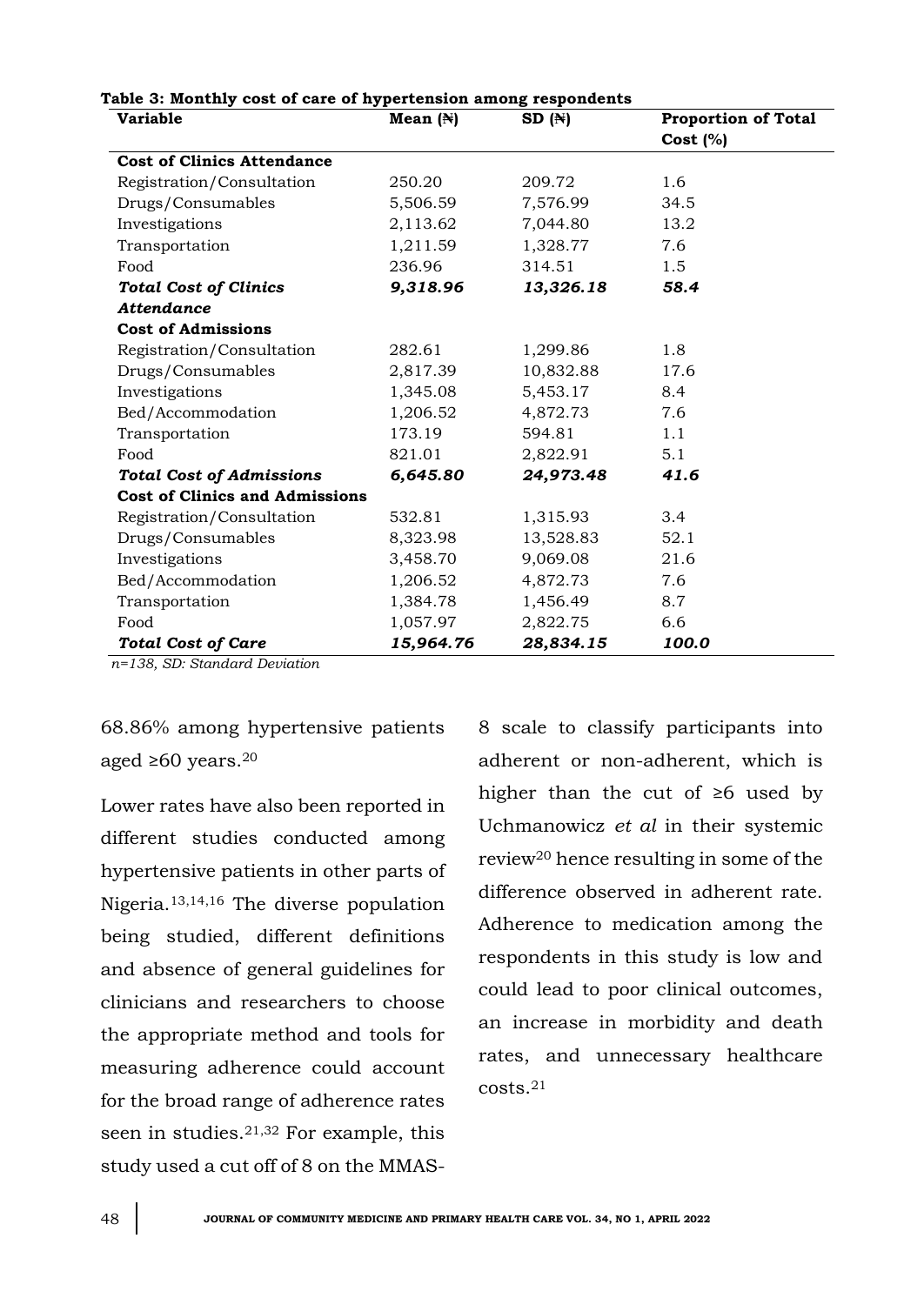

**Figure 1: Medication adherence among the respondents**

Improving medication adherence is therefore crucial in averting these detrimental outcomes.

Many factors have been identified to affect medication adherence. In this study, respondent's age was inversely associated with medication adherence. Respondents in their middle age were about 12 times more likely to adhere to their medication than elderly respondents. This result is similar to the study by Cingil *et al* <sup>33</sup> but in contrast to studies that found better medication adherence among older patients.3,17,19,20 Lower rate of adherent among the elderly in this study may be due to the higher

tendency of forgetfulness resulting from senile dementia and other diseases prevalent among them compared with the younger age groups.

Higher adherent rates among males have been reported in other studies.17,34 Similarly, results from this study predicted that males were about 13 times more likely to adhere to their antihypertensive medications compared with females. The higher level of adherence among males in this study may be because, in this environment, men have autonomy of decision including health and finance, unlike most women that seek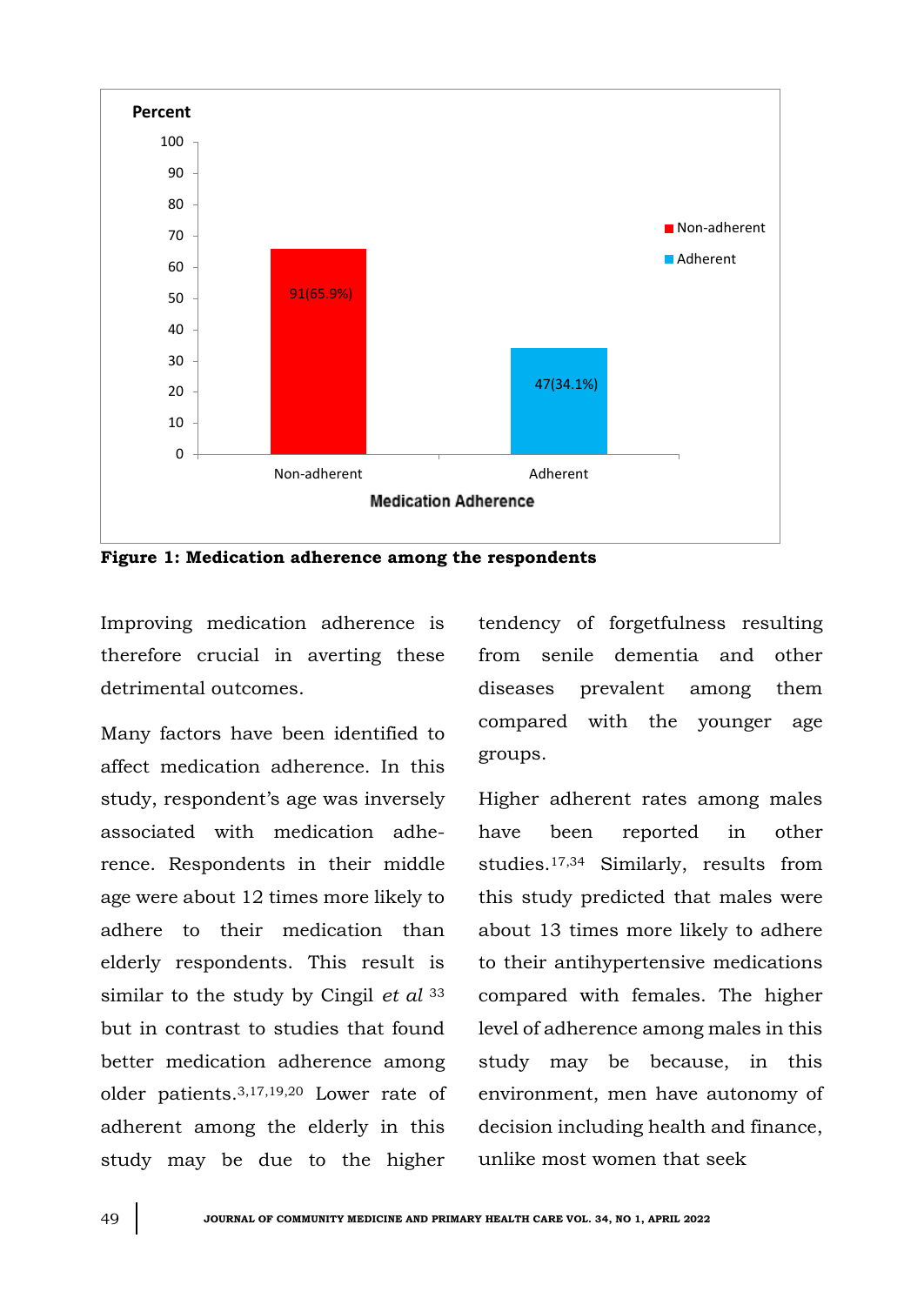| <b>Variables</b>      | <b>Medication Adherence</b> |              |                |        |                  |
|-----------------------|-----------------------------|--------------|----------------|--------|------------------|
|                       | Adherent                    | Non-         | <b>Total</b>   | $X^2$  | $\boldsymbol{p}$ |
|                       | $(n=47)$ (%)                | adherent     | $(n=138)$      |        | value            |
|                       |                             | $(n=91)$ (%) |                |        |                  |
| Age group (years)     |                             |              |                |        |                  |
| $\leq 44$             | 13 (54.2)                   | 11 (45.8)    | 24             | 6.70   | 0.035            |
| 45-64                 | 23 (34.3)                   | 44 (65.7)    | 67             |        |                  |
| $\geq 65$             | 11 (23.4)                   | 36 (76.6)    | 47             |        |                  |
| <b>Sex</b>            |                             |              |                |        |                  |
| Male                  | 33 (52.4)                   | 30(47.6)     | 63             | 17.33  | < 0.001          |
| Female                | 14 (18.7)                   | 61 (81.3)    | 75             |        |                  |
| Level of education    |                             |              |                |        |                  |
| No formal             | 8(30.8)                     | 18 (69.2)    | 26             | 1.37   | 0.713            |
| Primary               | 11 (44.0)                   | 14(56.0)     | 25             |        |                  |
| Secondary             | 14 (32.6)                   | 29 (67.4)    | 43             |        |                  |
| Tertiary              | 14 (31.8)                   | 30(68.2)     | 44             |        |                  |
| <b>Marital status</b> |                             |              |                |        |                  |
| Unmarried             | 8(20.0)                     | 32(80.0)     | 40             | 4.96   | 0.026            |
| Married               | 39 (39.8)                   | 59 (60.2)    | 98             |        |                  |
| <b>Tribe</b>          |                             |              |                |        |                  |
| Yoruba                | 44 (40.4)                   | 65 (59.6)    | 109            | 13.95F | 0.001            |
| Igbo                  | 0(0.0)                      | 18(100.0)    | 18             |        |                  |
| Hausa                 | 1(25.0)                     | 3(75.0)      | $\overline{4}$ |        |                  |
| Others                | 2(28.6)                     | 5(71.4)      | $\overline{7}$ |        |                  |
| Living arrangement    |                             |              |                |        |                  |
| Living alone          | 12 (60.0)                   | 8(40.0)      | 20             | 7.01   | 0.008            |
| Not living alone      | 35 (29.7)                   | 83 (70.3)    | 118            |        |                  |
| Occupation            |                             |              |                |        |                  |
| Formal                | 24 (42.9)                   | 32(57.1)     | 56             | 6.61   | 0.037            |
| Informal              | 9(19.6)                     | 37(80.4)     | 46             |        |                  |
| Unemployed            | 14 (38.9)                   | 22(61.1)     | 36             |        |                  |
| Monthly income (N)    |                             |              |                |        |                  |
| $<$ 20,000            | 18 (45.0)                   | 22 (55.0)    | 40             | 3.00   | 0.083            |
| ≥20,000               | 29 (29.6)                   | 69 (70.4)    | 98             |        |                  |

#### **Table 4: Association between Socio-demographic characteristics and Medication Adherence**

*X2: Pearson Chi Square, Y: Continuity Correction, F: Fisher's Exact Test*

permission or cooperation of their spouses which may not be readily granted. Another reason for the lower rate of adherent among females may be because women with chronic diseases are less likely to follow standard treatments and monitoring in clinical protocols. 17

Furthermore, being unmarried, not exercising adequately (<3days per week), being employed in an informal job and not living alone were negative predictors of medication adherence in this study. This is consistent with findings from previous studies where unemployment and being married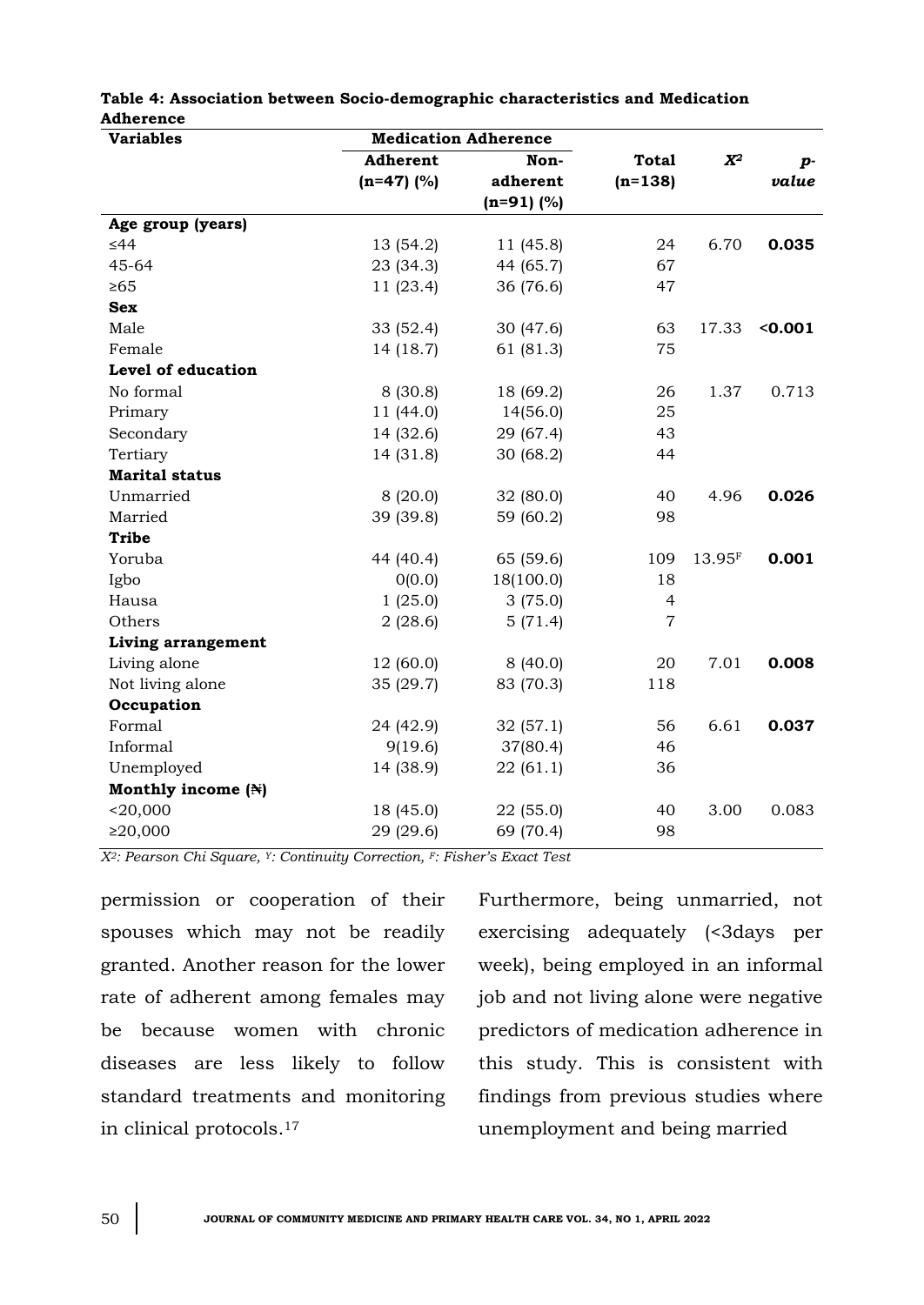| ν αι ιαυισε                          |              | <b>Medication Unitercities</b> |                  |                     |         |
|--------------------------------------|--------------|--------------------------------|------------------|---------------------|---------|
|                                      | Adherent     | Non-adherent                   | <b>Total</b>     | $\boldsymbol{X^2}$  | p-value |
|                                      | $(n=47)$ (%) | $(n=91)$ (%)                   | $(n=138)$        |                     |         |
| <b>Duration of diagnosis (years)</b> |              |                                |                  |                     |         |
| < 10                                 | 40 (39.6)    | 61 (60.4)                      | 101              | 5.16                | 0.023   |
| $\geq 10$                            | 7(18.9)      | 30(81.1)                       | 37               |                     |         |
| <b>Number of medications</b>         |              |                                |                  |                     |         |
| $1 - 4$                              | 40 (40.0)    | 60(60.0)                       | 100              | 5.71                | 0.017   |
| $\geq 5$                             | 7(18.4)      | 31 (81.6)                      | 38               |                     |         |
| Exercise (days per week)             |              |                                |                  |                     |         |
| $<$ 3                                | 13 (22.0)    | 46 (78.0)                      | 59               | 6.64                | 0.010   |
| $\geq 3$                             | 34 (43.0)    | 45 (57.0)                      | 79               |                     |         |
| Alcohol use (units per week)         |              |                                |                  |                     |         |
| 14                                   | 44 (34.4)    | 84 (65.6)                      | 128              | < 0.00Y             | 0.999   |
| $\geq$ 14                            | 3(30.0)      | 7(70.0)                        | 10               |                     |         |
| <b>Tobacco smoking</b>               |              |                                |                  |                     |         |
| Not smoking                          | 46 (33.6)    | 91 (66.4)                      | 137              | 0.11Y               | 0.736   |
| Smoking                              | 1(100.0)     | 0(0.0)                         | 1                |                     |         |
| Intake of fruits and                 |              |                                |                  |                     |         |
| vegetable (Servings per day)         |              |                                |                  |                     |         |
| $<$ 4                                | 36 (34.0)    | 70 (66.0)                      | 106              | < 0.01              | 0.966   |
| $\geq 4$                             | 11 (34.4)    | 21 (65.6)                      | 32               |                     |         |
| BMI $(kg/m2)$                        |              |                                |                  |                     |         |
| Underweight                          | 0(0.0)       | 9(100.0)                       | 9                | $6.01$ F            | 0.108   |
| Normal                               | 27 (38.0)    | 44 (62.0)                      | 71               |                     |         |
| Overweight                           | 14 (37.8)    | 23 (62.2)                      | 37               |                     |         |
| Obesity                              | 6(28.6)      | 15 (71.4)                      | 21               |                     |         |
| <b>BP</b> classification             |              |                                |                  |                     |         |
| Hypotension                          | 0(0.0)       | 4(100.0)                       | 4                | $8.53$ <sup>F</sup> | 0.030   |
| Normal                               | 31(43.1)     | 41 (56.9)                      | 72               |                     |         |
| Stage 1 HTN                          | 15(30.6)     | 34 (69.4)                      | 49               |                     |         |
| Stage 2 HTN                          | 1(7.7)       | 12 (92.3)                      | 13               |                     |         |
| Religiosity and spirituality         |              |                                |                  |                     |         |
| Not at all                           | 2(100.0)     | 0(0.0)                         | $\boldsymbol{2}$ | 7.44F               | 0.041   |
| Slightly                             | 6(60.0)      | 4(40.0)                        | 10               |                     |         |
| Moderately                           | 24 (34.3)    | 46 (65.7)                      | 70               |                     |         |
| Completely                           | 15 (26.8)    | 41 (73.2)                      | 56               |                     |         |

|                  | Table 5: Association between Clinical and other characteristics and Medication Adherence |
|------------------|------------------------------------------------------------------------------------------|
| <b>Variables</b> | <b>Medication Adherence</b>                                                              |

*BP: Blood Pressure, BMI: Body Mass Index, X2: Pearson Chi Square, Y: Continuity Correction, F: Fisher's Exact Test*

| <b>Variable</b>                       | Correlation coefficient (r) | p-value |
|---------------------------------------|-----------------------------|---------|
| <b>Cost of Clinics Attendance</b>     |                             |         |
| Drug/Consumables                      | 0.103                       | 0.227   |
| <b>Total Cost of Clinics</b>          | 0.059                       | 0.489   |
| <b>Cost of Admissions</b>             |                             |         |
| Drug/Consumables                      | $-0.188$                    | 0.028   |
| Total Cost of Admissions              | $-0.192$                    | 0.024   |
| <b>Cost of Clinics and Admissions</b> |                             |         |
| Drug/Consumables                      | $-0.092$                    | 0.282   |
| Total Cost of Care                    | $-0.139$                    | 0.105   |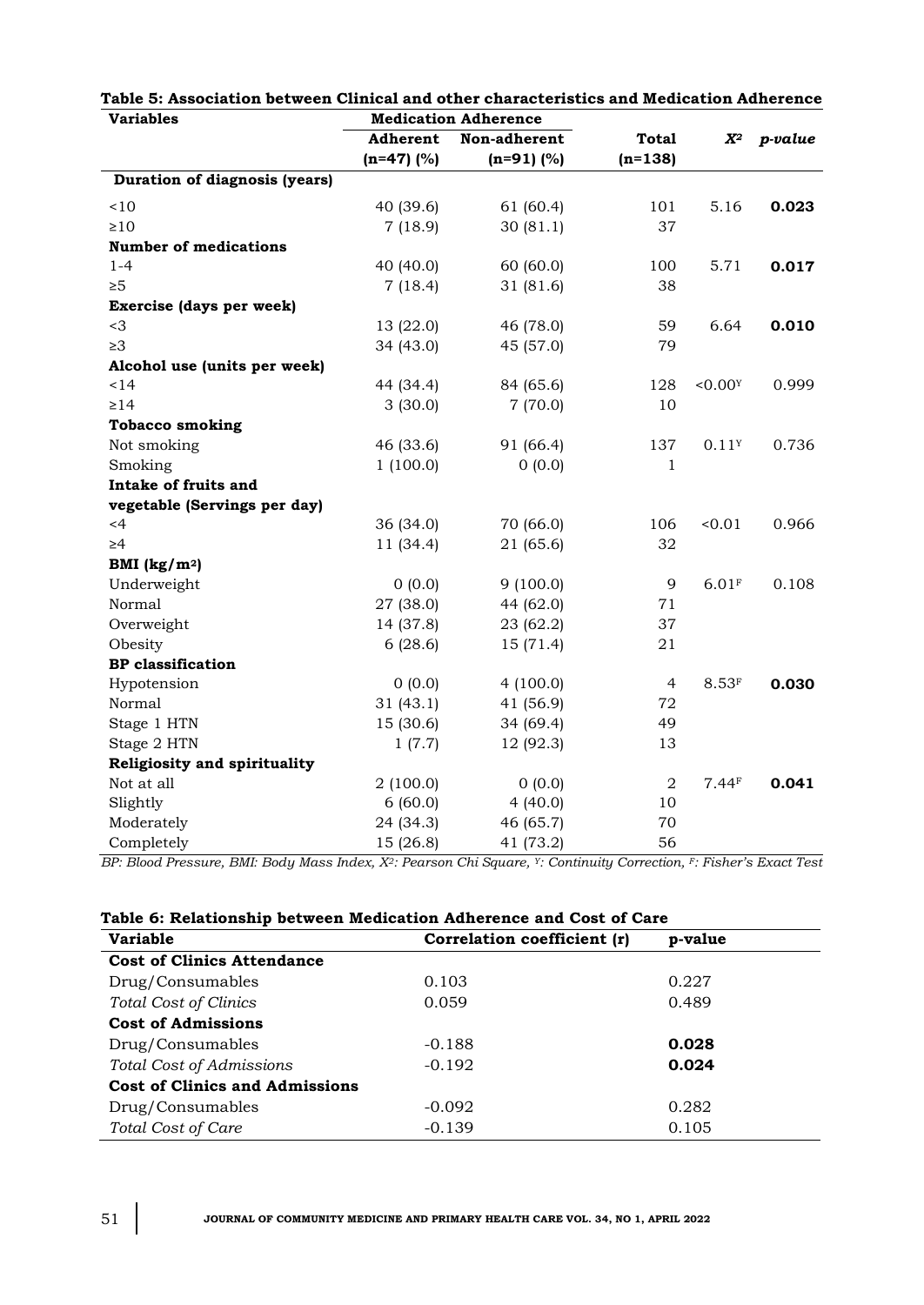| <b>Variable</b>                      | $\, {\bf B}$ | P value | <b>AOR</b> | 95% Confidence |          |
|--------------------------------------|--------------|---------|------------|----------------|----------|
|                                      |              |         |            |                | Interval |
|                                      |              |         |            | Lower          | Upper    |
| Age group (years)                    |              |         |            |                |          |
| $\leq 44$                            | 1.828        | 0.161   | 6.223      | 0.484          | 80.020   |
| 45-64                                | 2.449        | 0.049   | 11.577     | 1.015          | 131.998  |
| $≥65$ (Ref)                          |              |         | 1.000      |                |          |
| <b>Sex</b>                           |              |         |            |                |          |
| Male                                 | 2.531        | 0.004   | 12.561     | 2.248          | 70.189   |
| Female (Ref)                         |              |         | 1.000      |                |          |
| <b>Marital status</b>                |              |         |            |                |          |
| Unmarried                            | $-5.134$     | 0.010   | 0.006      | < 0.001        | 0.300    |
| Married (Ref)                        |              |         | 1.000      |                |          |
| <b>Tribe</b>                         |              |         |            |                |          |
| Yoruba                               | $-0.386$     | 0.837   | 0.680      | 0.017          | 26.987   |
| Igbo                                 | $-20.319$    | 0.998   | 0.000      | < 0.001        | 1.100    |
| Hausa                                | $-1.739$     | 0.421   | 0.176      | 0.003          | 12.156   |
| Others (Ref)                         |              |         | 1.000      |                |          |
| Living arrangement                   |              |         |            |                |          |
| Living with someone                  | $-7.787$     | 0.004   | 0.000      | < 0.001        | 0.086    |
| Living alone (Ref)                   |              |         | 1.000      |                |          |
| Occupation                           |              |         |            |                |          |
| Formal                               | $-3.795$     | 0.023   | 0.022      | 0.001          | 0.591    |
| Informal                             | $-3.747$     | 0.023   | 0.024      | 0.001          | 0.590    |
| Unemployed (Ref)                     |              |         | 1.000      |                |          |
| <b>Duration of diagnosis (years)</b> |              |         |            |                |          |
| ~10                                  | 2.389        | 0.053   | 10.901     | 0.966          | 123.011  |
| $\geq 10$ (Ref)                      |              |         | 1.000      |                |          |
| <b>Number of medications</b>         |              |         |            |                |          |
| $1 - 4$                              | 1.869        | 0.065   | 6.479      | 0.892          | 47.038   |
| $\geq 5$ (Ref)                       |              |         | 1.000      |                |          |
| Exercise (days per week)             |              |         |            |                |          |
| $<$ 3                                | $-2.896$     | 0.009   | 0.055      | 0.006          | 0.489    |
| $\geq 3$ (Ref)                       |              |         | 1.000      |                |          |
| <b>BP</b> classification             |              |         |            |                |          |
| Hypotension (Ref)                    |              |         | 1.000      |                |          |
| Normal                               | $-124.594$   | 1.000   | 0.000      | < 0.001        | 1.100    |
| Stage 1 hypertension                 | $-125.901$   | 1.000   | 0.000      | < 0.001        | 1.100    |
| Stage 2 hypertension                 | $-130.344$   | 1.000   | 0.000      | 0.001          | 1.100    |
| Religiosity and                      |              |         |            |                |          |
| spirituality                         |              |         | 1.000      |                |          |
| Not at all (Ref)                     | $-21.841$    | 0.999   | 0.000      | < 0.001        | 1.100    |
| Slightly                             | $-31.387$    | 0.999   | 0.000      | < 0.001        | 1.100    |
| Moderately                           | $-32.418$    | 0.999   | 0.000      | < 0.001        | 1.100    |
| Completely                           |              |         |            |                |          |
| <b>Cost of Admissions</b>            | $-0.006$     | 1.000   | 0.994      | < 0.001        | 4.3e10   |
| Drug/Consumables                     | 0.002        | 1.000   | 1.002      | < 0.001        | 5009.739 |
| Total Cost of Admissions             |              |         |            |                |          |

### **Table 7: Predictors of Medication Adherence**

*Ref: Reference category, B: Coefficient of regression, AOR: Adjusted Odd Ratio*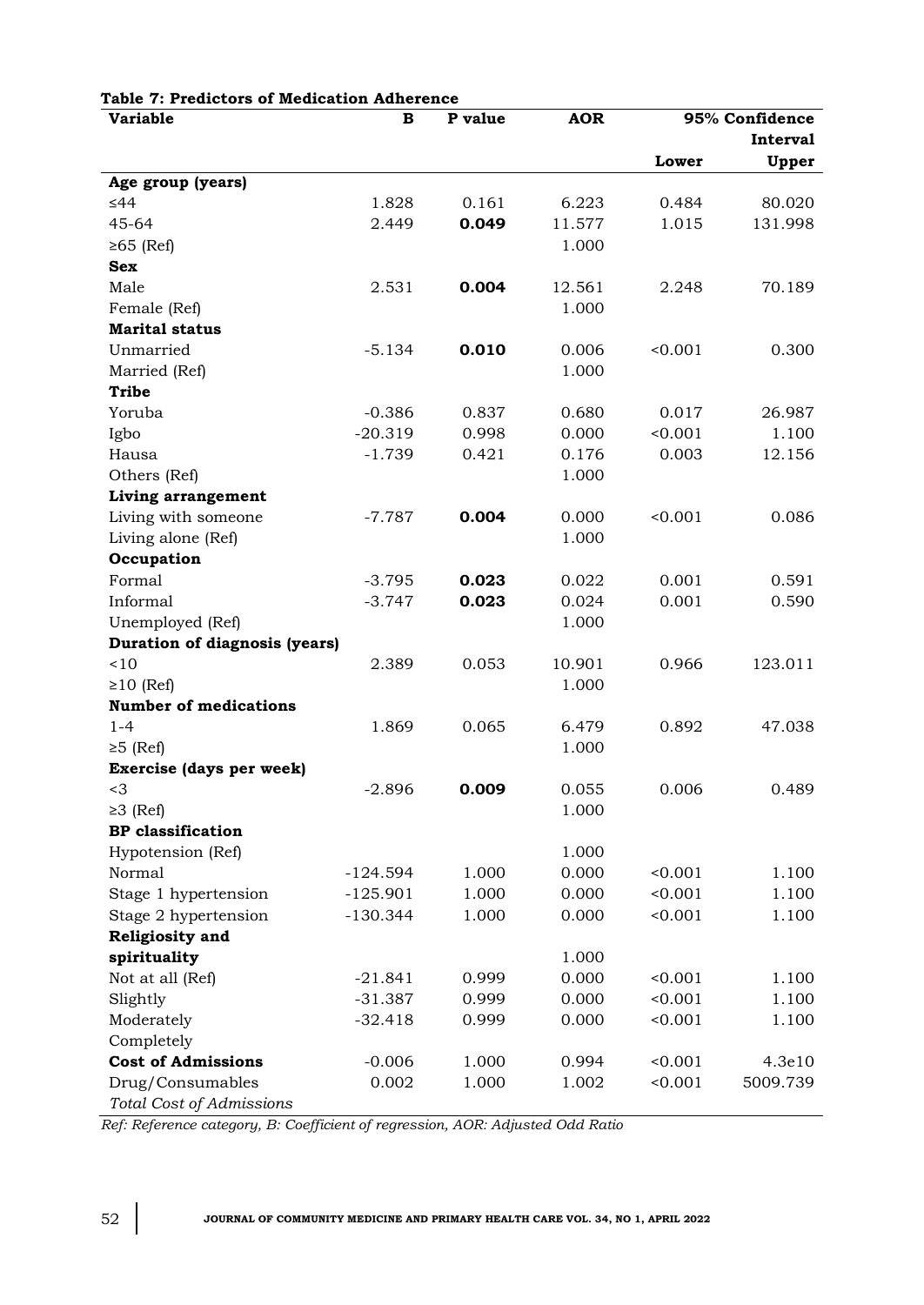were significant determinants of better medication adherence.17,20 Unemployed patients medication adherence may be better than that of informally employed patients because, an informally employed patient might be affected by busy work schedule and activities.<sup>20</sup> Also, Saqlain *et al* found dependence on doing daily living activities as a significant predictor of nonadherence.<sup>18</sup> This may explain why respondents who live with someone may less likely adhere to their medication. In other studies, lower number of prescribed drugs, longer duration of the disease, reduced alcohol consumption, higher level of education, religiosity and spirituality were found to predict medication adherence.3,19,20,35 Although, this study was able to establish an association between number of medication, duration of disease, involvement in religious and spiritual activity, and medication adherence in the bivariate analysis but not as a predictor at the level of multivariate logistic regression analysis. The study, however, found no significant association between alcohol use, level of education and adherence to medication at any level of analysis.

A significant negative relationship was found between cost of admission and medication adherence as well as cost of admission drugs/consumables and medication adherence. It is recognized that payment for medication has some impact on drug adherence but does not stop non-adherence.<sup>6</sup> When the cost of a commodity is high, it generally reduces it affordability and demand especially for people in the middle class which form majority of the respondents in this study with an average income of ₦52,644.93. Cost and patients' financial ability to procure drugs affects drug initiation and continuation, as patients who cannot afford the medications would not purchase them and use them leading to poor adherence. This relationship could be a chain reaction with poor adherence to antihypertensive medication resulting in increased morbidity as well as poor clinical outcome which would require more healthcare resources including that of medications further affecting adherence.<sup>6</sup>

The limitation of this study is that, it was limited to the cardiology clinic of the hospital, where majority of the hospital's hypertensive patients are treated. However, there are also other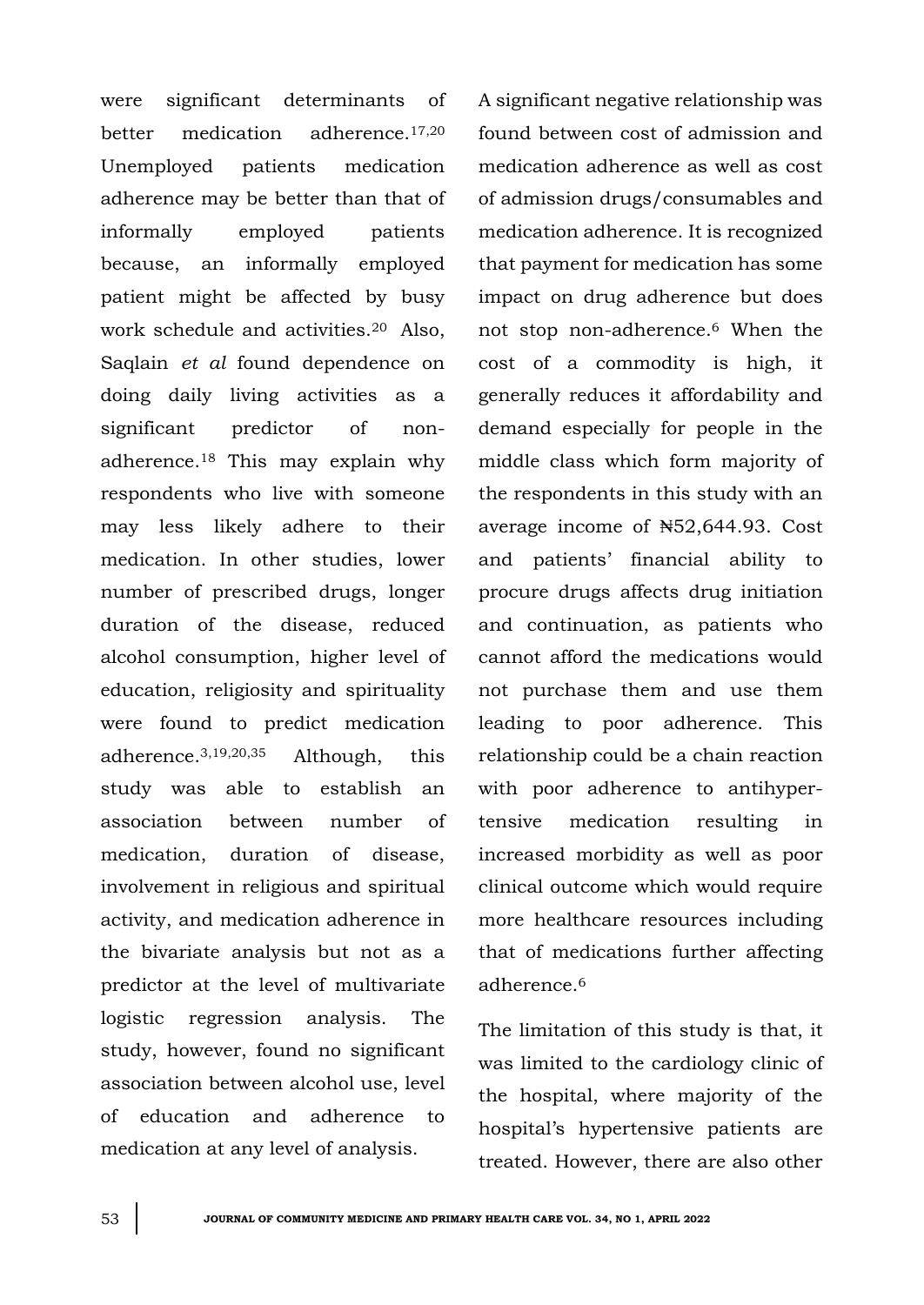patients whose primary complaints may not be high blood pressure, and are therefore managed in other clinics during their visits which may not be captured during the period of this study.

In conclusion, the study found that the average monthly cost of care was about one-third of the average monthly income and the cost of drugs/consumables accounted for more than half of this total care expenditure. Medication adherence was also low and could result in poor clinical outcomes, increase in morbidity and mortality and increase healthcare expenditure. A negative relationship between cost of admissions as well as cost of admissions drugs/consumables and level of medication adherence was found. These cost components were however unable to predict adherence to medication. Age, sex, marital status, living arrangement, occupation, and exercise were identified as independent predictors of adherence to antihypertensive medications. Based on these findings, it is therefore recommended that policies such as subsidy on drugs and increasing the coverage of the National Health Insurance Scheme to

limit the impact of cost of drugs and consumables should be advocated. Also, lifestyle modifications most especially adequate exercising should be encouraged among patients with hypertension.

#### **Acknowledgement:** Nil

**Conflicts of interest:** The authors declare no conflict of interest in conducting this study

#### **Source of funding:** Nil

**Authors' contributions:** Study conceptualization and design, literature search, data collection and analysis as well as interpretation of results were performed by ITM. Manuscript preparation, editing and review were carried out by ITM, AOL and DKA. All authors read and approved the final draft.

#### **REFERENCES**

- 1. Jeannette N, Court DS. Medical Sciences. 2nd ed. New York, USA. Elsevier Health Sciences; 2014. 562 p.
- 2. Centre for Disease Control and Prevention. High Blood Pressure Fact Sheet. 2016. [Accessed 5th April, 2019] Available from: [https://www.cdc.gov/dhdsp/data](https://www.cdc.gov/dhdsp/data_statistics/fact_sheets/fs_bloodpressure.htm) [\\_statistics/fact\\_sheets/fs\\_bloodpr](https://www.cdc.gov/dhdsp/data_statistics/fact_sheets/fs_bloodpressure.htm) [essure.htm](https://www.cdc.gov/dhdsp/data_statistics/fact_sheets/fs_bloodpressure.htm)
- 3. Boratas S, Kilic HF. Evaluation of medication adherence in hypertensive patients and influential factors. Pak J Med Sci. 2018; 34(4): 959-963. [doi:](doi:%20https://doi.org/10.12669/pjms.344.14994)  [https://doi.org/10.12669/pjms.3](doi:%20https://doi.org/10.12669/pjms.344.14994) [44.14994](doi:%20https://doi.org/10.12669/pjms.344.14994)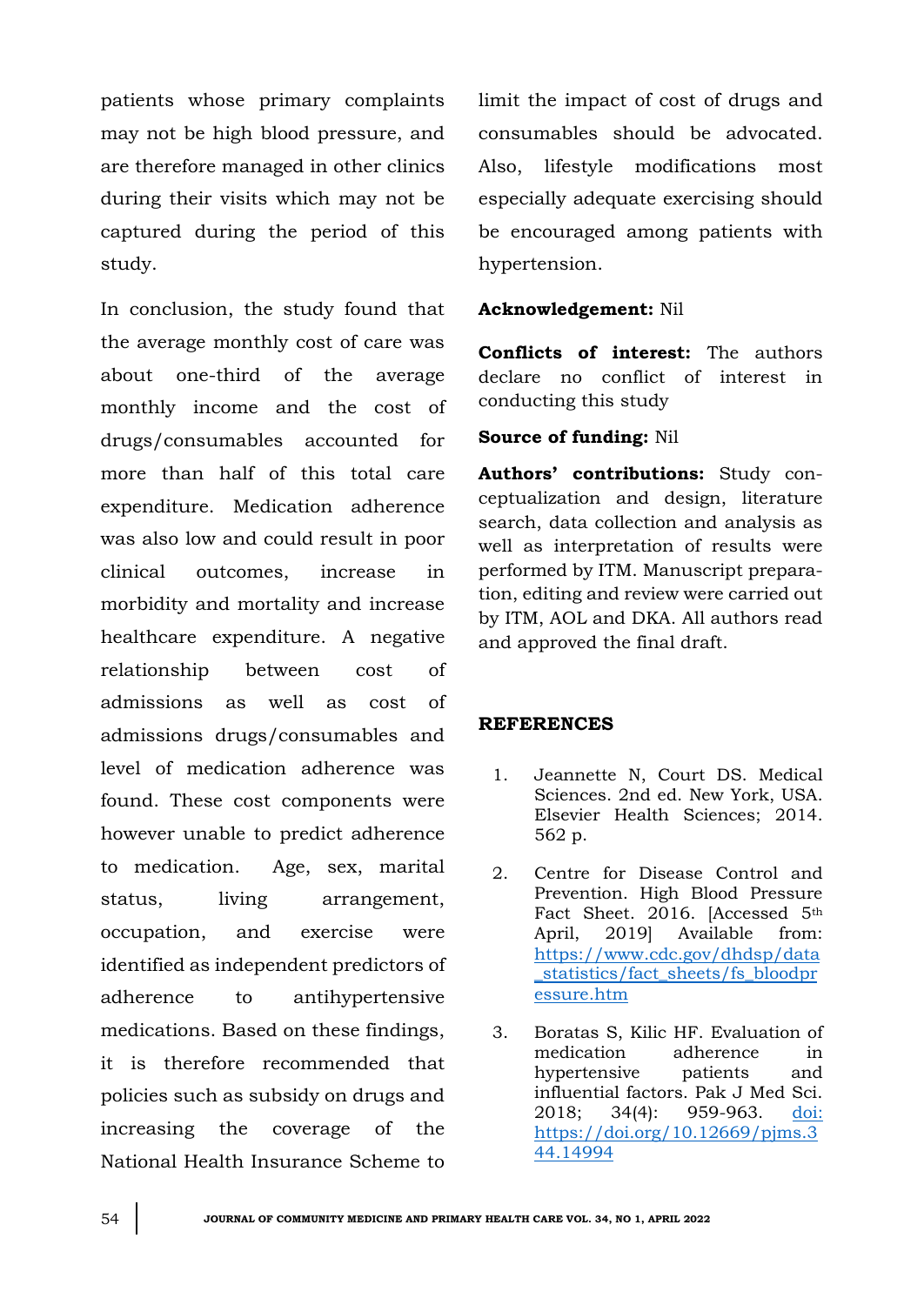- 4. Parks K. Park's textbook of preventive and social medicine. 23rd ed. Jabalpur, India. M/s Banarsidas Bhanot publishing; 2015.
- 5. Bakare OQ, Goodman O, Kuyinu YA, Wright OK, Adeniran A, Odusanya OO, et al. Antihypertensive use, prescription patterns, and cost of medications in a Teaching Hospital in Lagos, Nigeria. Nigeria Journal of Clinical Practice 2016; 19: 668-672 [doi:](doi:%2010.4103/1119-3077.188709)  [10.4103/1119-3077.188709](doi:%2010.4103/1119-3077.188709)
- 6. Vrijens B, Antoniou S, Burnier M, de la Sierra A, Volpe M. Current situation of medication adherence in hypertension. Front. Pharmacol. 2017; 8: 1-8. [doi:](doi:%2010.3389/fphar.2017.00100)  [10.3389/fphar.2017.00100](doi:%2010.3389/fphar.2017.00100)
- 7. Ilesanmi O, Ige O, Adebiyi A. The managed hypertensive: The costs of blood pressure control in a Nigerian town. Pan Afr Med J. 2012; 12: 96.
- 8. Ogaji DS, Nwi-ue LB, Agalah HN, Ibok SG, N-ue DM. Impact and contributors to cost of managing long term conditions in a university hospital in Nigeria. Journal of Community Medicine and Primary Health Care 2015; 27(2): 30-40
- 9. Zhang D, Wang G, Zhang P, Fang J, Ayala C. Medical expenditures associated with hypertension in the U.S. 2000-2013. Am J Pre Med 2017; 53(6): 164-171. [doi:10.1016/j.amepre.2017.05.01](doi:10.1016/j.amepre.2017.05.014) [4](doi:10.1016/j.amepre.2017.05.014)
- 10. Moharamzad Y, Saadat H, Shahraki BN, Rai A, Saadat Z, Aerab-Sheibani H, et al. Validation of the Persian version of the 8-Item Morisky Medication Adherence Scale (MMAS-8) in Iranian hypertensive patients. Global Journal of Health Science 2015; 7(4): 173-183. <doi:10.5539/gjhs.v7n4p173>
- 11. Sabate E. Adherence to long-term Therapies: Evidence for action. Geneva, Switzerland. World Health Organization; 2003.
- 12. Vrijens B, Vincze G, Kristanto P, Urquhart J, Burnier M. Adherence to prescribed antihypertensive drug treatments: longitudinal study of electronically compiled dosing histories. BMJ. 2008; 336: 1114-1117. [doi:](doi:%2010.1136/bmj.39553.670231.25)  [10.1136/bmj.39553.670231.25](doi:%2010.1136/bmj.39553.670231.25)
- 13. Adisa R, Ilesanmi OA, Fakeye TO. Treatment adherence and blood pressure outcome among hypertensive out-patients in two tertiary hospitals in Sokoto, Northwestern Nigeria. BMC Cardiovascular Disorders 2018; 18(1): 1-10. [doi: 10.1186/s12872-](doi:%2010.1186/s12872-018-0934-x) [018-0934-x](doi:%2010.1186/s12872-018-0934-x)
- 14. Oluwole EO, Osibogun O, Adegoke O, Adejimi AA, Adewole AM, Osibogun A. Medication adherence and patient satisfaction among hypertensive patients attending outpatient clinic in Lagos University Teaching Hospital, Nigeria. Niger Postgrad Med J 2019; 26: 129-137. [doi:](doi:%2010.4103/npmj.npmj_48_19)  [10.4103/npmj.npmj\\_48\\_19](doi:%2010.4103/npmj.npmj_48_19)
- 15. Ajayi DT, Adedokun BO, Owoeye DO, Akpa OM. Treatment satisfaction and medication adherence among hypertensive patients seeking care in selected hospitals in Ibadan, Nigeria. Arch Basic Appl Med. 2018; 6(1): 67-72.
- 16. Adeoye AM, Adebiyi AO, Adebayo OM, Owolabi MO. Medication adherence and 24-h blood pressure in apparently uncontrolled hypertensive Nigerian patients. Nigerian Postgrad Med J 2019; 26: 18-24. [doi: 10.4103/npmj.npmj\\_147\\_18](doi:%2010.4103/npmj.npmj_147_18)
- 17. Khayyat SM, Khayyat SMS, Alhazmi RSH, Mohamed MA, Hadi MA. Predictors of medication adherence and blood pressure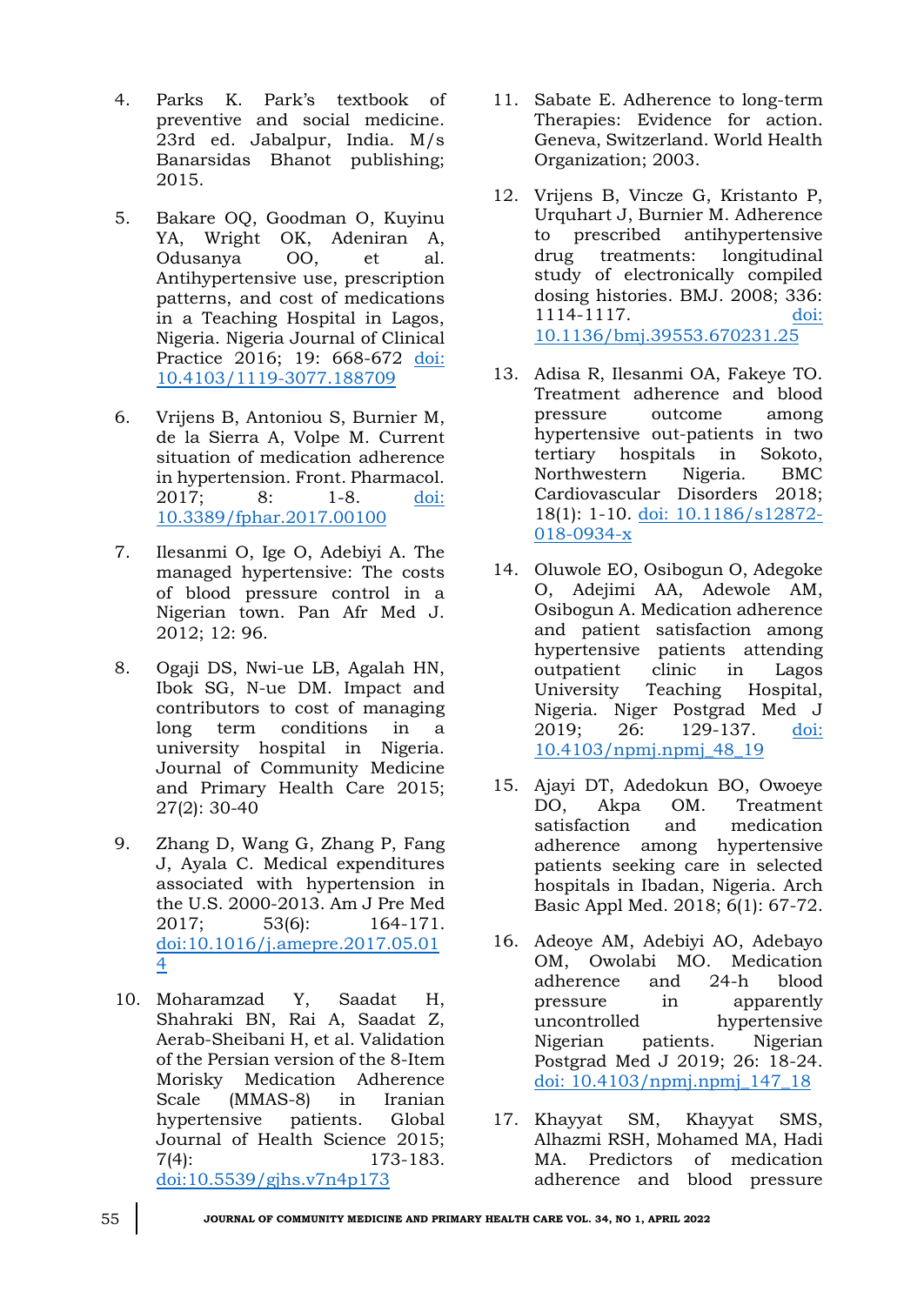control among saudi hypertensive patients attending primary care clinics: A cross-sectional study. PLoS ONE 2017; 12(1): e0171255. [doi:10.1371/journal.pone.017125](doi:10.1371/journal.pone.0171255) [5](doi:10.1371/journal.pone.0171255)

- 18. Saqlain M, Riaz A, Malik MN, Khan S, Ahmed A, Kamran S, et al. Medication adherence and its association with health literacy and performance in activities of daily livings among elderly hypertensive patients in Islamabad, Pakistan. Medicina 2019; 55: 1-16. <doi:10.3390/medicina55050163>
- 19. Bandi P, Goldmann E, Parikh NS, Farsi P. Age-related differences in antihypertensive medication adherence in Hispanics: A crosssectional community-based survey in New York City, 2011-2012. Prev Chronic Dis 2017; 14: 1-12. [doi:](doi:%2010.5888/pcd14.160512.)  [10.5888/pcd14.160512.](doi:%2010.5888/pcd14.160512.)
- 20. Uchmanowicz B, Jankowska EA, Uchmanowicz I, Morisky DE. Selfreported medication adherence measured with Morisky Medication Adherence Scales and its determinants in hypertensive patients aged  $\geq 60$  years: A Systematic review and metaanalysis. Front. Pharmacol. 2019; 10: 168. [doi:](doi:%2010.3389/fphar.2019.00168)  [10.3389/fphar.2019.00168](doi:%2010.3389/fphar.2019.00168)
- 21. Lam WY, Fresco P. Medication adherence measures: An overview. Biomed Res Int. 2015; 2015: 1-12. [doi: 10.1155/2015/217047.](doi:%2010.1155/2015/217047.)
- 22. Brown MT, Bussell JK. Medication adherence: WHO cares? Mayo Clin Proc. 2011; 86(4): 304-314. doi: [10.4065/mcp.2010.0575](doi:%2010.4065/mcp.2010.0575)
- 23. Okediji PT, Ojo AO, Ojo AI, Ojo AS, Ojo OE, Abioye-kuteyi EA. The economic impacts of chronic illness on households of patients in Ile-Ife, South-Western Nigeria.

Cureus 2017; 9(10): e1756. [doi:](doi:%2010.7759/cureus.1756)  [10.7759/cureus.1756](doi:%2010.7759/cureus.1756)

- 24. Bamgboye AE. Medical Statistics. 2nd ed. Ibadan: Folbam Publisher; 2014.
- 25. Chijioke C, Anakwue R, Okolo T, Ekwe E, Eze C, Agunyenwa C, et al. Awareness, treatment, and control of hypertension in primary health care and secondary referral medical outpatient clinic settings at Enugu, Southeast Nigeria. Int J Hypertens. 2016; 2016: 1-5. [doi:](doi:%2010.1155/2016/5628453)  [10.1155/2016/5628453](doi:%2010.1155/2016/5628453)
- 26. Pavel S, Chakrabarty S, Gow J. Cost of illness for outpatients attending public and private hospitals in Bangladesh. International Journal for Equity in Health. 2016; 15: 167. [doi:](doi:%2010.1186/s12939-016-0458-x)  [10.1186/s12939-016-0458-x](doi:%2010.1186/s12939-016-0458-x)
- 27. World Bank. Living Standard Measurement Survey (LSMS) [Internet]. Albani; 2005. [Accessed 12th April, 2019] Available from: [www.worldbank.org/lsms.](file:///C:/Users/Dr%20Omuemu/Desktop/for%20printing/Undergrad%20lect%202022/JCMPHC%2034(1)%20April%202022/www.worldbank.org/lsms)
- 28. World Bank. Integrated Household Panel Survey [Internet]. 2013. [Accessed 12th April, 2019] Available from: [www.worldbank.org/lsms.](file:///C:/Users/Dr%20Omuemu/Desktop/for%20printing/Undergrad%20lect%202022/JCMPHC%2034(1)%20April%202022/www.worldbank.org/lsms)
- 29. Morisky DE, Ang A, Krousel-Wood M, Ward HJ. Predictive validity of a medication adherence measure in an outpatient setting. J Clin Hypertens (Greenwich). 2008; 10(5): 348-354. [doi:](doi:%2010.1111/j.1751-7176.2008.07572.x)  [10.1111/j.1751-](doi:%2010.1111/j.1751-7176.2008.07572.x) [7176.2008.07572.x](doi:%2010.1111/j.1751-7176.2008.07572.x)
- 30. Miller WR, Heather N, Hall W. Calculating standard drink units: International comparisons. British Journal of Addiction 1991; 86: 43- 47. [doi:10.1111/j.1360-](doi:10.1111/j.1360-0443.1991.tb02627.x) [0443.1991.tb02627.x](doi:10.1111/j.1360-0443.1991.tb02627.x)
- 31. Ngalesoni F, Ruhago G, Norheim OF, Robberstad B. Economic cost